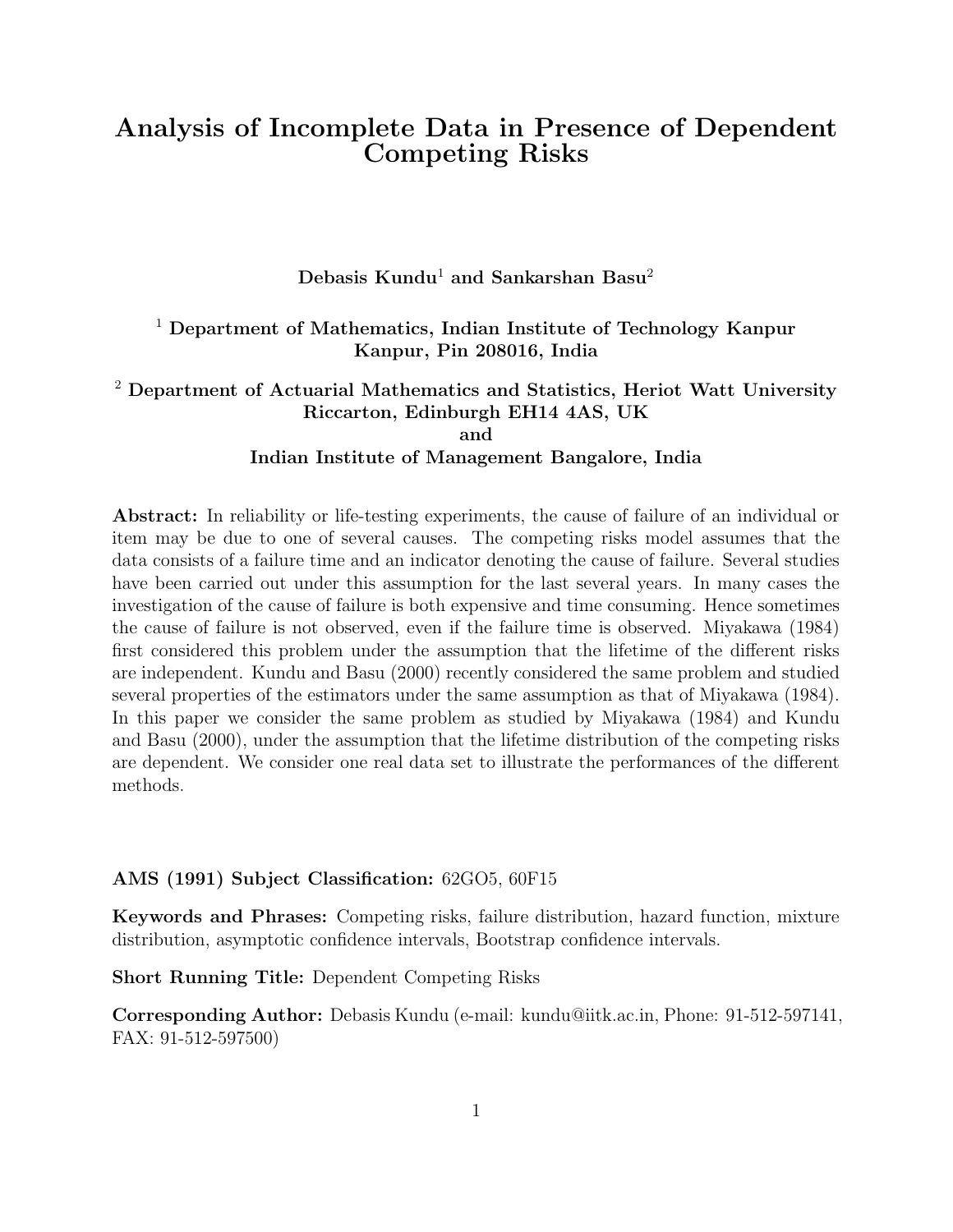#### 1. INTRODUCTION

The theory of competing risks has been of considerable interest to researchers who have been concerned with the assessment of a specific risk in the presence of other risk factors. The competing risks model assumes that the data consists of a failure time and an indicator denoting the cause of failure. Several studies have been carried out for the competing risks model for both the parametric and non-parametric set up. In both the cases two major assumptions are made. First of all when the failure times are observed the causes of failure are also known. Secondly, the competing lifetimes are independently distributed. Both these assumptions are quite important in drawing any statistical inferences from a given data set.

In certain situations (Dinse; 1982, Miyakawa; 1982) it is observed that the determination of the cause of failure may be very expensive or may be very difficult to obtain. In those situations, one might observe the failure time but the corresponding cause of failure is not observed. Miyakawa (1984) first considered this problem from both parametric and nonparametric set up under the assumptions that the competing lifetimes are independently distributed. In the parametric set up Miyakawa (1984) considered the exponential lifetime and obtained the maximum likelihood estimators (MLE's) and uniformly minimum variance unbiased estimators (UMVUE's) of the unknown parameters. Kundu and Basu (2000) also considered the same problem and obtained different properties of the estimators under similar assumptions as that of Miyakawa (1984). Similar problems are considered by Mukhopadhyay and Basu (1997) and Gauss, Usher and Hodgson (1991). In all these cases it is assumed that the lifetime distributions are independent. In fact the independence of competing lifetimes is one of the major concerns in the general competing risks problem. Identifiability of the dependent competing risks is a well known problem in statistical literature; see for example Crowder (1991, 1994) and Kalbfleish and Prentice (1980) etc. In their seminal paper, Babu, Rao and Rao (1992) first considered the dependent competing risks problem using mixture model formulation in the non-parametric set up. The corresponding parametric formulation was considered by Kundu, Kannan and Mazumdar (1992). In both cases it is assumed that all causes of failure are known.

The aim of this paper is to consider the same problem of Miyakawa (1982) and Kundu and Basu (2000) under the assumption that the lifetimes may not be independent. In one sense it generalizes the usual competing risk methodology to include partially complete dependent outcomes. It is assumed that the lifetimes are dependent and they follow some parametric distribution. It is also assumed that individuals dying due to different causes have different lifetime distributions and that every member of a target population dies one of two specific causes, say, cancer, or due to other causes. We group all other causes under a different single category. A proportion  $\pi$  of the population die due to cancer (Cause 1) and the proportion  $(1 - \pi)$  die due to other causes (Cause 2). At the end of the study, we have three types of observations.

(a) Individuals who died of cancer and their lifetimes.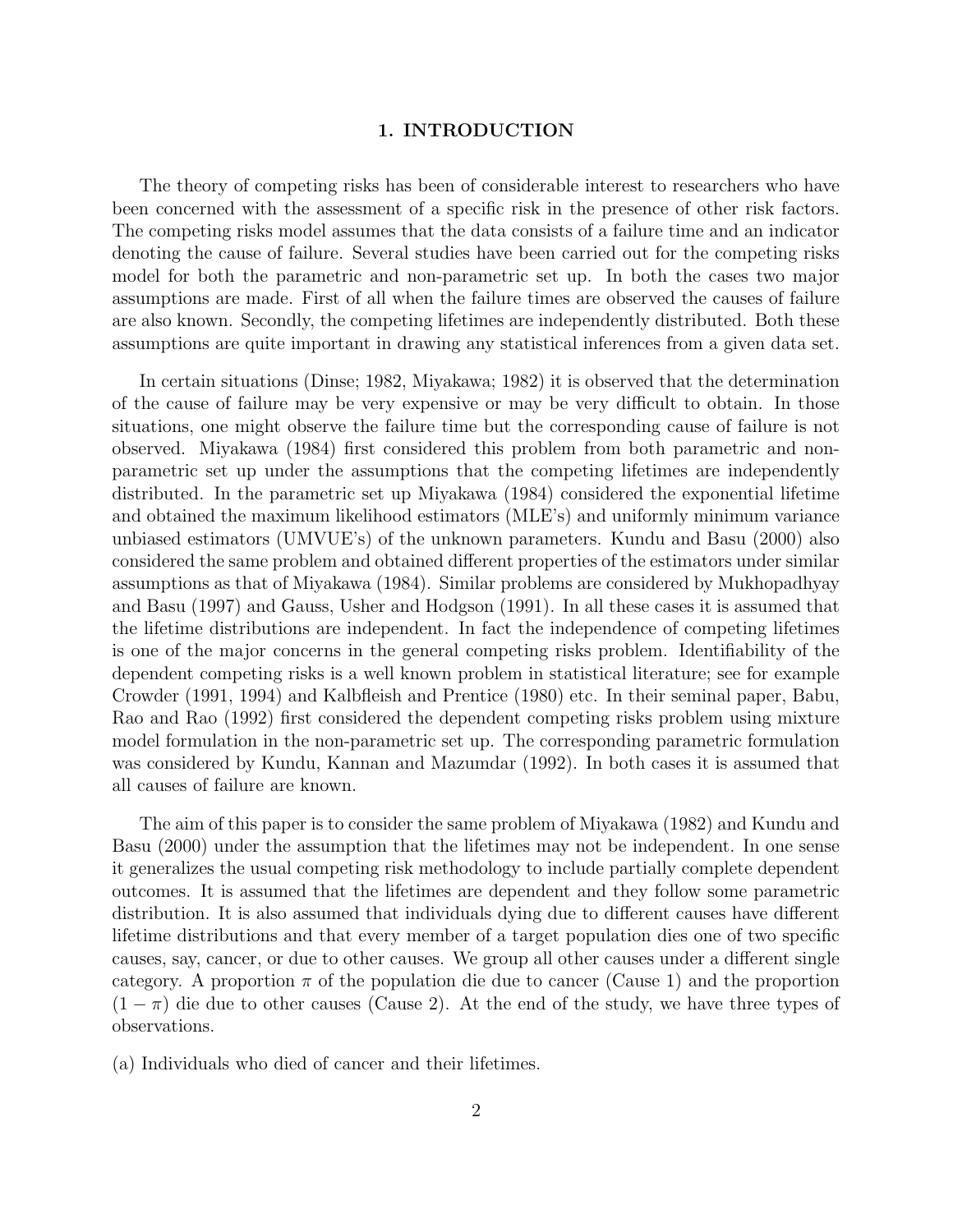- (b) Individuals who died of other causes and their lifetimes.
- (c) Individuals whose lifetimes are observed but causes of death are unknown.

Types (a) and (b) will be referred to as complete observation and type (c) will be referred to as incomplete observations. For simplicity we assume that there is no censoring. The main aim of this paper is to formulate parametric model which can generate the above type of observations and analyze that model. We consider exponential and Weibull lifetime distributions. In both the cases, we obtain the maximum likelihood estimators (MLE's) of the different parameters and also compute the asymptotic distributions of the MLE's. The asymptotic distributions can be used to construct confidence intervals of the unknown parameters. We consider one real life data set and illustrate how the different methods work in this case.

## 2. PROBLEM FORMULATION AND DIFFERENT NOTATIONS

Consider a population, where every individual dies due to one of the two known causes; cause 1 and cause 2. An individual is selected at random from the population. Let

$$
\Delta^* = 1
$$
 if he dies of cause 1  
= 2 if he dies of cause 2.

Also, let  $P(\Delta^*=1) = \pi$ ,  $P(\Delta^*=2) = 1 - \pi$ , and T be the time until failure of the individual. We denote  $S_1(t) = P(T > t | \Delta^* = 1)$  as the survival function of T given  $\Delta^* =$ 1 and similarly  $S_2(t) = P(T > t | \Delta^* = 2)$  as the survival function of T given  $\Delta^* = 2$ . Let  $S(t) = P(T > t)$  be the survival function of T, then

$$
S(t) = \pi S_1(t) + (1 - \pi)S_2(t); \qquad 0 \le t < \infty.
$$

Associated with each individual we have a pair  $(T, \Delta^*)$ , which is not observable in its entirety. In practice, we observe the pair  $(T, \Delta)$ , where

> $\Delta$  = 1 if  $\Delta^*$  = 1 and it is observed  $= 2$  if  $\Delta^* = 2$  and it is observed  $= 0$  if  $\Delta^*$  is not observed.

The variable  $\Delta$  indicates the nature of the observation, *i.e.* death due to cause 1 ( $\Delta = 1$ ), or death due to cause  $2 (\Delta = 2)$ , or death due to one of the causes 1 or 2 but it is unknown  $(\Delta = 0)$ . We denote  $f_1(t)$ ,  $f_2(t)$  and  $f(t)$  as the probability density functions corresponding to  $S_1(t)$ ,  $S_2(t)$  and  $S(t)$  respectively. The joint probability density function of T and  $\Delta$ , conditioning on whether the cause is observed or not, is given by

$$
g(t, 1 | \text{cause is observed}) = \pi f_1(t)
$$
  
\n
$$
g(t, 2 | \text{cause is observed}) = (1 - \pi) f_2(t)
$$
  
\n
$$
g(t, 0 | \text{cause is not observed}) = \pi f_1(t) + (1 - \pi) f_2(t),
$$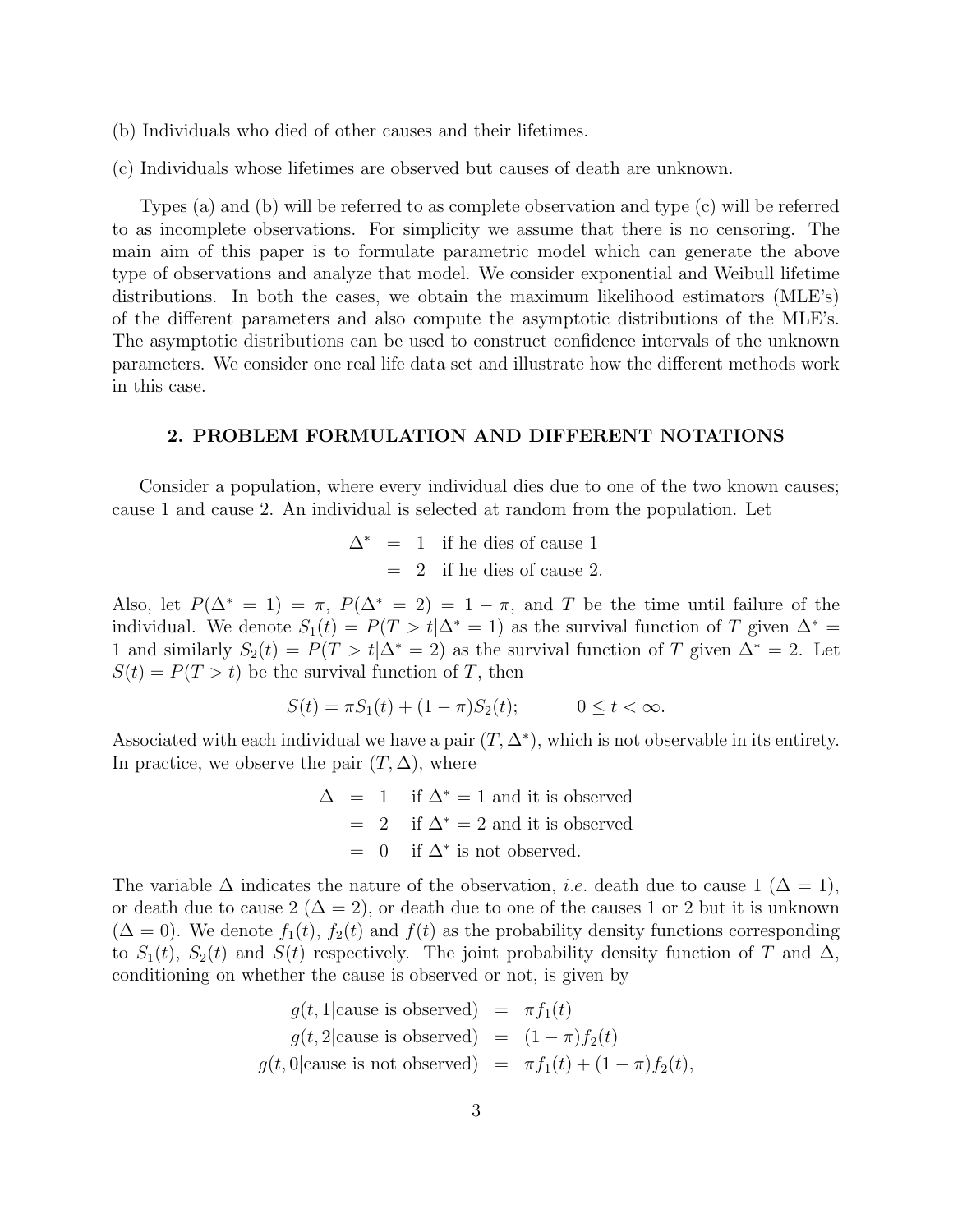for  $0 \leq t < \infty$ . It is clear from the above formulation that the net hazard function  $h(t)$  is

$$
h(t) = \frac{\pi f_1(t) + (1 - \pi) f_2(t)}{\pi S_1(t) + (1 - \pi) S_2(t)}
$$

.

The cause specific hazard functions are

$$
h_1(t) = \frac{\pi f_1(t)}{\pi S_1(t) + (1 - \pi)S_2(t)} \quad \text{and} \quad h_2(t) = \frac{(1 - \pi)f_2(t)}{\pi S_1(t) + (1 - \pi)S_2(t)}
$$

due to cause 1 and cause 2 respectively. The failure time sub density functions for failure type 1 and 2 are

$$
h_1(t)S(t) = \pi f_1(t)
$$
 and  $h_2(t)S(t) = (1 - \pi)f_2(t)$ 

respectively.

Note that in the usual competing risks set up (Kalbfleish and Prentice; 1980) it is assumed that the two survival functions namely  $S_1(t)$  and  $S_2(t)$  are independent but under this mixture model formulation the lifetime survival functions of the two causes might be dependent (see for example Babu, Rao and Rao; 1992).

The main problem in this paper is to estimate  $\pi$  and also different other parameters that appear in  $f_1(.)$  and  $f_2(.)$ . We are also interested in estimating the other parameters such as the expected lifetimes due to different causes, the expected lifetime of all the individuals, the cause specific mortality index etc. Without loss of generality, we assume that the first  $n_1$  observations have failure type 1, the second  $n_2$  observations have failure type 2, where  $m = n_1 + n_2$ , and the last  $n - m$  observations have only failure times but not the cause of failure. It is also assumed throughout that  $m$  is fixed, strictly positive and not random. Note that  $n_1$  and  $n_2$  are random, here  $n_1$  is Binomial  $(m, \pi)$  and  $n_2$  is Binomial  $(m, 1 - \pi)$ . With the above assumptions, let  $(t_1, \delta_1), \ldots, (t_n, \delta_n)$  be *n* independent realization of  $(T, \Delta)$ , with  $\delta_1 = \ldots = \delta_{n_1} = 1$ ,  $\delta_{n_1+1} = \ldots = \delta_{n_1+n_2} = 2$  and  $\delta_{n_1+n_2+1} = \ldots = \delta_{n_1+n_2+n_3} = 0$ , here  $n_1 + n_2 + n_3 = n$ . From now on we denote  $I_1 = \{1, ..., n_1\}$ ,  $I_2 = \{n_1 + 1, ..., n_1 + n_2\}$ ,  $I_3$  $=\{n_1+n_2+1,\ldots,n\}$  and  $I=I_1\cup I_2\cup I_3$ . The log likelihood, L, of the observed data is

$$
L = n_1 \ln (\pi) + \sum_{i \in I_1} \ln (f_1(t_i)) + n_2 \ln (1 - \pi) \sum_{i \in I_2} \ln (f_2(t_i)) + \sum_{i \in I_3} \ln (\pi f_1(t) + (1 - \pi) f_2(t)).
$$
\n(2.1)

In the subsequent sections we assume different structures on  $f_1$  and  $f_2$  and discuss different statistical inference procedures.

#### 3. EXPONENTIAL FAILURE DISTRIBUTION: POINT ESTIMATION

In this section we assume that the lifetime distributions  $T_1$  and  $T_2$  due to cause 1 and cause 2 respectively are both exponential. The corresponding density functions  $f_1(.)$  and  $f_2(.)$  take the following form;

$$
f_1(t) = \lambda_1 e^{-\lambda_1 t} \quad \text{for} \quad \lambda_1 > 0, t > 0,
$$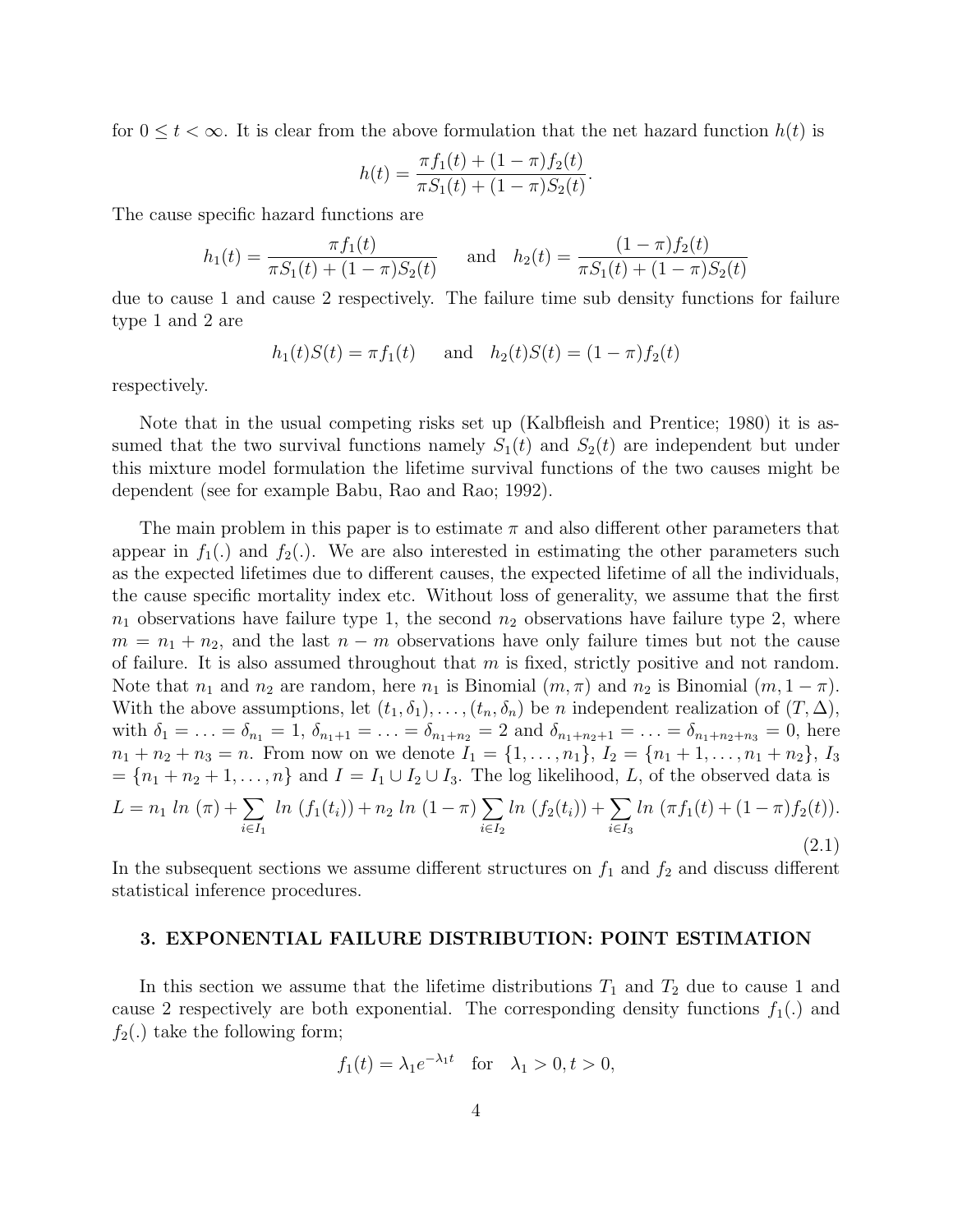$$
f_2(t) = \lambda_2 e^{-\lambda_2 t}
$$
 for  $\lambda_2 > 0, t > 0$ .

The log-likelihood function (2.1) takes the following form;

$$
L = n_1 \ln (\pi) + n_2 \ln (1 - \pi) + n_1 \ln (\lambda_1) - \lambda_1 \sum_{i \in I_1} t_i + n_2 \ln (\lambda_2) - \lambda_2 \sum_{i \in I_2} t_i + \sum_{i \in I_3} \ln (\pi \lambda_1 e^{-\lambda_1 t_i} + (1 - \pi) \lambda_2 e^{-\lambda_2 t_i}). \tag{3.1}
$$

We could maximize directly (3.1) using some standard maximization routine in three dimensions or we may use EM algorithm to obtain the maximum likelihood estimators of the unknown parameters.

We present the EM algorithm of Dempster, Laird and Rubin (1977) to obtain the maximum likelihood estimates of the unknown parameters. At the expectation step (E), the algorithm forms 'pseudo data' in which the complete observations are left intact and the unit mass associated with each incomplete observation  $T$  is fractioned and assigned to 2 partially complete 'pseudo observations' of the form  $(T, \Delta^* = j)$  (see Louis; 1982). Specifically the fractional mass,  $w_i(t, \theta)$ , where  $\theta = (\lambda_1, \lambda_2, \pi)$ , assigned to this 'pseudo observation' is the conditional probability that the individual died from risk  $j$  given that the individual had died at time point  $t$ . Therefore,

$$
w_j(t, \boldsymbol{\theta}) = P_{\boldsymbol{\theta}}[\Delta^* = j|t] = \frac{\pi \lambda_j e^{-\lambda_j t}}{\pi \lambda_1 e^{-\lambda_1 t} + (1 - \pi) \lambda_2 e^{-\lambda_2 t}}, \quad \text{for} \quad j = 1, 2. \tag{3.2}
$$

The log-likelihood of the 'pseudo data' can be written as  $L_1(\theta) + L_2(\theta)$ , where

$$
L_1(\boldsymbol{\theta}) = n_1 \ln (\pi) + n_2 \ln (1 - \pi) + n_1 \ln (\lambda_1) - \lambda_1 \sum_{i \in I_1} t_i + n_2 \ln(\lambda_2) - \lambda_2 \sum_{i \in I_2} t_i
$$

and

$$
L_2(\boldsymbol{\theta}) = (ln (\pi) + ln (\lambda_1)) \sum_{i \in I_3} w_1(t_i, \boldsymbol{\theta}) + (ln (1 - \pi) + ln (\lambda_2)) \sum_{i \in I_3} w_2(t_i, \boldsymbol{\theta}) -
$$

$$
\lambda_1 \sum_{i \in I_3} w_1(t_i, \boldsymbol{\theta}) \ t_i - \lambda_2 \sum_{i \in I_3} w_2(t_i, \boldsymbol{\theta}) \ t_i.
$$

The maximization (M) step involves maximizing  $L_1(\theta) + L_2(\theta)$  iteratively. It can be done very easily in the exponential case. Assuming  $w_j(t_i, \theta)$ 's to be known, maximize  $L_1(\theta) + L_2(\theta)$ with respect to  $\boldsymbol{\theta}$ . If  $\boldsymbol{\theta}^{(i)} = (\lambda_1^{(i)})$  $\stackrel{(i)}{1}, \lambda_2^{(i)}$  $\binom{1}{2}, \pi^{(i)}$  is the  $i^{th}$  iterate then, the  $(i + 1)^{th}$  iterate  $\boldsymbol{\theta}^{(i+1)}=(\lambda_1^{(i+1)}$  $\lambda_1^{(i+1)}, \lambda_2^{(i+1)}$  $\binom{(i+1)}{2}$ ,  $\pi^{(i+1)}$  can be obtained as follows;

$$
\lambda_1^{(i+1)} = \frac{n_1 + \sum_{i=n_1+n_2+1}^n w_1(t_i, \boldsymbol{\theta}^{(i)})}{\sum_{i=1}^{n_1} t_i + \sum_{i=n_1+n_2+1}^n w_1(t_i, \boldsymbol{\theta}^{(i)})t_i},
$$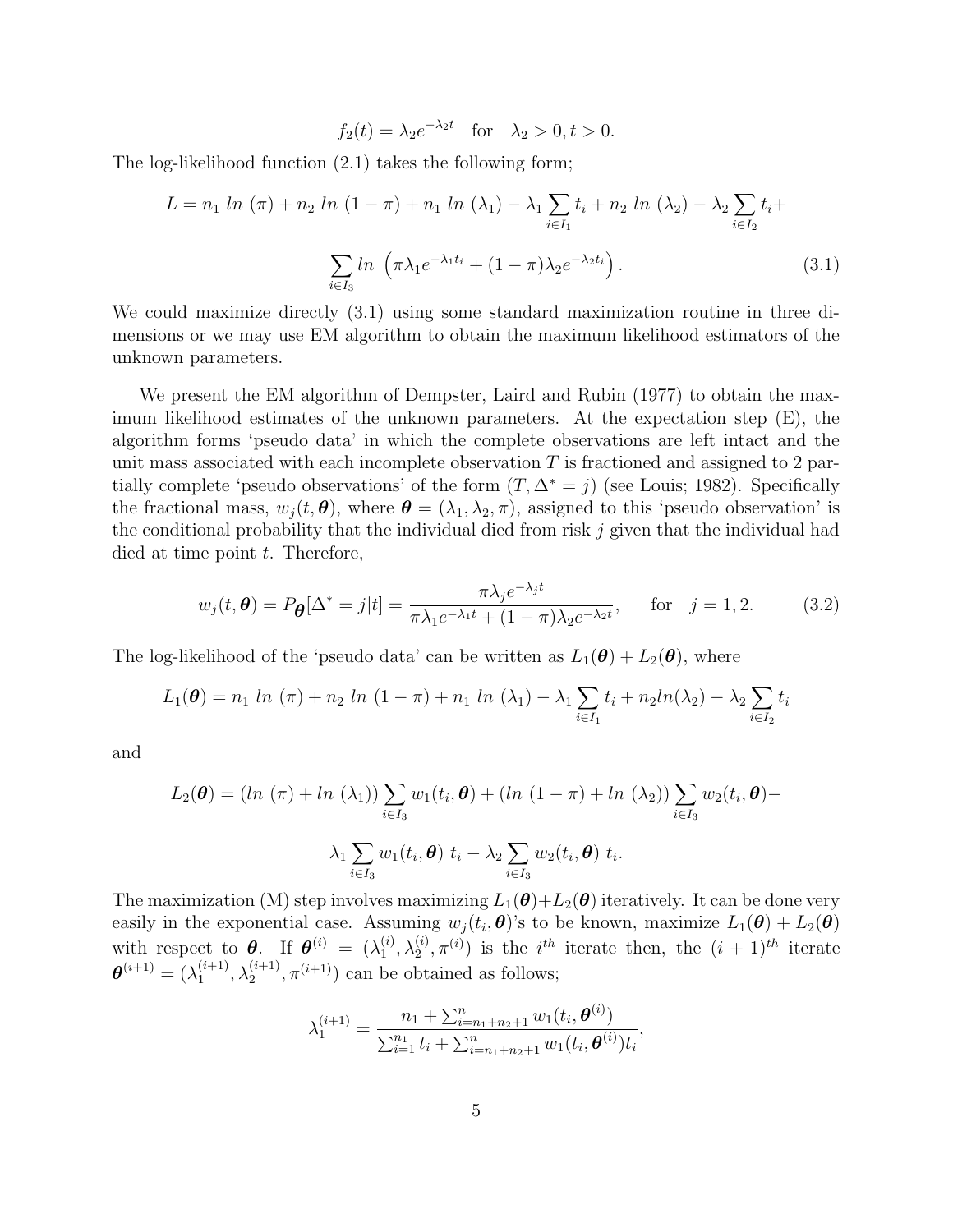$$
\lambda_2^{(i+1)} = \frac{n_2 + \sum_{i=n_1+n_2+1}^n w_2(t_i, \boldsymbol{\theta}^{(i)})}{\sum_{i=n_1+1}^{n_1+n_2} t_i + \sum_{i=n_1+n_2+1}^n w_2(t_i, \boldsymbol{\theta}^{(i)}) t_i},
$$

$$
\pi^{(i+1)} = \frac{n_1 + \sum_{i=n_1+n_2+1}^n w_1(t_i, \boldsymbol{\theta}^{(i)})}{n}.
$$
(3.3)

The iterative procedure is terminated when it satisfies some convergence criterion.

We are interested in the following parameters:

- $\pi$ : probability of death due to cause 1 (say cancer).
- $\lambda_1$ : hazard rate of  $T_1$ .

 $\lambda_2$ : hazard rate of  $T_2$ .

 $\theta_1 = \lambda_1^{-1}$ : expected lifetime of those dying due to cancer.

 $\theta_2 = \lambda_2^{-1}$ : expected lifetime of those dying due to other causes.

 $\tau_1 = \pi \lambda_1^{-1} + (1 - \pi) \lambda_2^{-1}$ : the expected lifetime of all individuals.

 $\tau_2 = \pi \tau_1^{-1}$ : the cause specific mortality index.

Once we obtain the MLE's of  $\boldsymbol{\theta} = (\lambda_1, \lambda_2, \pi)$  the MLE's of all the above parameters can be obtained easily.

## 4. EXPONENTIAL FAILURE DISTRIBUTION: ASYMPTOTIC CONFIDENCE INTERVALS

In this section we obtain the confidence intervals of the different parameters. Since it is difficult to obtain the exact distribution of the MLE's we need to rely on asymptotic results only. Let us denote the Fisher information matrix by  $I, I = ((I_{ij})), i, j = 1, 2, 3$ , where

$$
I_{ij} = E\left[-\frac{\partial^2 logL}{\partial \mu_i \partial \mu_j}\right], i, j = 1, 2, 3.
$$

If  $\hat{\theta} = (\hat{\lambda}_1, \hat{\lambda}_2, \hat{\pi})$  is the MLE of  $\theta = (\lambda_1, \lambda_2, \pi)$ , then from the asymptotic theory of the MLE's, we have

$$
\sqrt{n}(\hat{\boldsymbol{\theta}} - \boldsymbol{\theta}) \to N_3(0, \mathbf{I}^{-1}). \tag{4.1}
$$

We need to estimate  $I^{-1}(\theta)$  to obtain the confidence intervals of the unknown parameters. Using the idea of Louis (1982), the observed information matrix takes the form  $\hat{\mathbf{I}} = \mathbf{B} - \mathbf{S}\mathbf{S}^T$ . Here **B** is a  $3 \times 3$  diagonal matrix and **S** is  $3 \times 1$  vector. The diagonal elements of the matrix B and the elements of the vector S are as follows.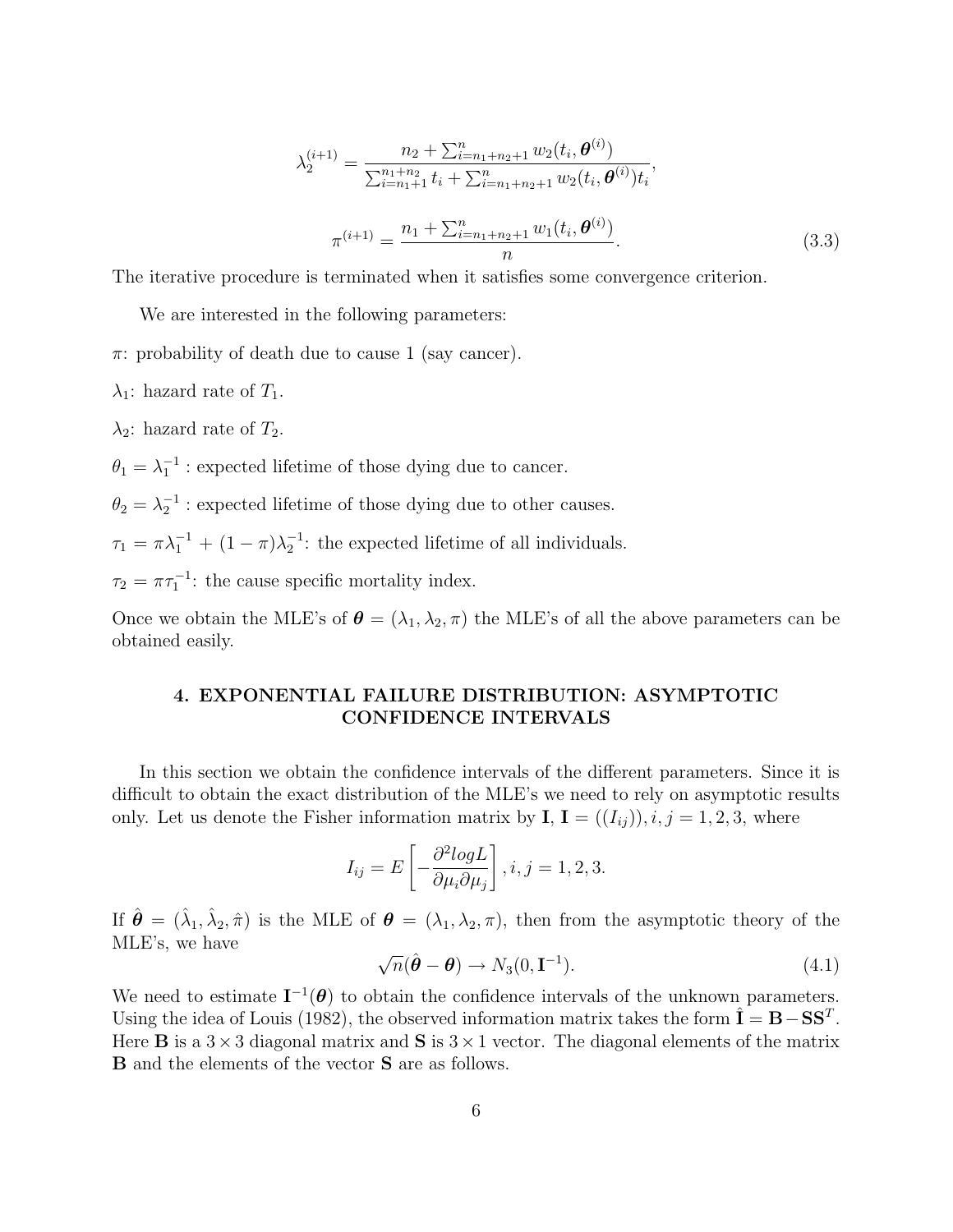$$
B(1,1) = \frac{n_1}{\hat{\lambda}_1^2} + \frac{1}{\hat{\lambda}_1^2} \sum_{i \in I_3} w_1(t_i, \hat{\theta})
$$
  
\n
$$
B(2,2) = \frac{n_2}{\hat{\lambda}_2^2} + \frac{1}{\hat{\lambda}_2^2} \sum_{i \in I_3} w_2(t_i, \hat{\theta})
$$
  
\n
$$
B(3,3) = \frac{n_1}{\hat{\pi}^2} + \frac{n_2}{(1-\hat{\pi})^2} + \frac{1}{\hat{\pi}^2} \sum_{i \in I_3} w_1(t_i, \hat{\theta}) + \frac{1}{(1-\hat{\pi})^2} \sum_{i \in I_3} w_2(t_i, \hat{\theta})
$$
  
\n
$$
S(1) = \frac{n_1}{\hat{\lambda}_1} - \sum_{i \in I_1} t_i + \frac{1}{\hat{\lambda}_1} \sum_{i \in I_3} w_1(t_i, \hat{\theta}) - \sum_{i \in I_3} w_1(t_i, \hat{\theta}) t_i
$$
  
\n
$$
S(2) = \frac{n_2}{\hat{\lambda}_2} - \sum_{i \in I_2} t_i + \frac{1}{\hat{\lambda}_2} \sum_{i \in I_3} w_2(t_i, \hat{\theta}) - \sum_{i \in I_3} w_2(t_i, \hat{\theta}) t_i
$$
  
\n
$$
S(3) = \frac{n_1}{\hat{\pi}} - \frac{n_2}{(1-\hat{\pi})} + \frac{1}{\hat{\pi}} \sum_{i \in I_3} w_1(t_i, \hat{\theta}) - \frac{1}{(1-\hat{\pi})} \sum_{i \in I_3} w_2(t_i, \hat{\theta})
$$

Here  $w_j(t_i, \hat{\theta})$  can be obtained from (3.2) by putting  $\theta = \hat{\theta}$ . Using (4.1) and the observed information matrix it is possible to construct confidence intervals of the unknown parameters. The asymptotic results and the confidence intervals of the function of the parameters can be easily obtained using  $\delta$ -method.

### 5. WEIBULL FAILURE DISTRIBUTION

## 5.1 Estimation of the Parameters

In this section we assume that the lifetime distribution of the different causes  $T_1$  and  $T_2$ follow Weibull distributions with different scale parameters but the same shape parameter. The density functions  $f_1(.)$  and  $f_2(.)$  take the following form in this case:

$$
f_1(t) = \alpha \lambda_1 t^{\alpha - 1} e^{-\lambda_1 t^{\alpha}} \quad \text{for} \quad \alpha, \lambda_1, t > 0,
$$
  

$$
f_2(t) = \alpha \lambda_2 t^{\alpha - 1} e^{-\lambda_2 t^{\alpha}} \quad \text{for} \quad \alpha, \lambda_2, t > 0.
$$

In this case also the relative risk rate due to cancer is  $\pi$ . The hazard rate or the instantaneous death rate of  $T_1$  at the time point t is given by  $\alpha \lambda_1 t^{\alpha}$  and that due to  $T_2$  is given by  $\alpha \lambda_2 t^{\alpha}$ .

The log-likelihood function (2.1) takes the following form;

$$
L = n_1 \ln (\pi) + n_1 \ln (\alpha) + n_1 \ln (\lambda_1) + (\alpha - 1) \sum_{i \in I_1} \ln(t_i) - \lambda_1 \sum_{i \in I_1} t_i^{\alpha} + n_2 \ln (1 - \pi) + n_2 \ln (\alpha) + n_2 \ln (\lambda_2) + (\alpha - 1) \sum_{i \in I_2} \ln (t_i) - \lambda_2 \sum_{i \in I_2} t_i^{\alpha} + \sum_{i \in I_3} \ln \left[ \pi \alpha \lambda_1 t_i^{\alpha} e^{-\lambda_1 t_i^{\alpha}} + (1 - \pi) \alpha \lambda_2 t_i^{\alpha} e^{-\lambda_2 t_i^{\alpha}} \right].
$$
 (5.1)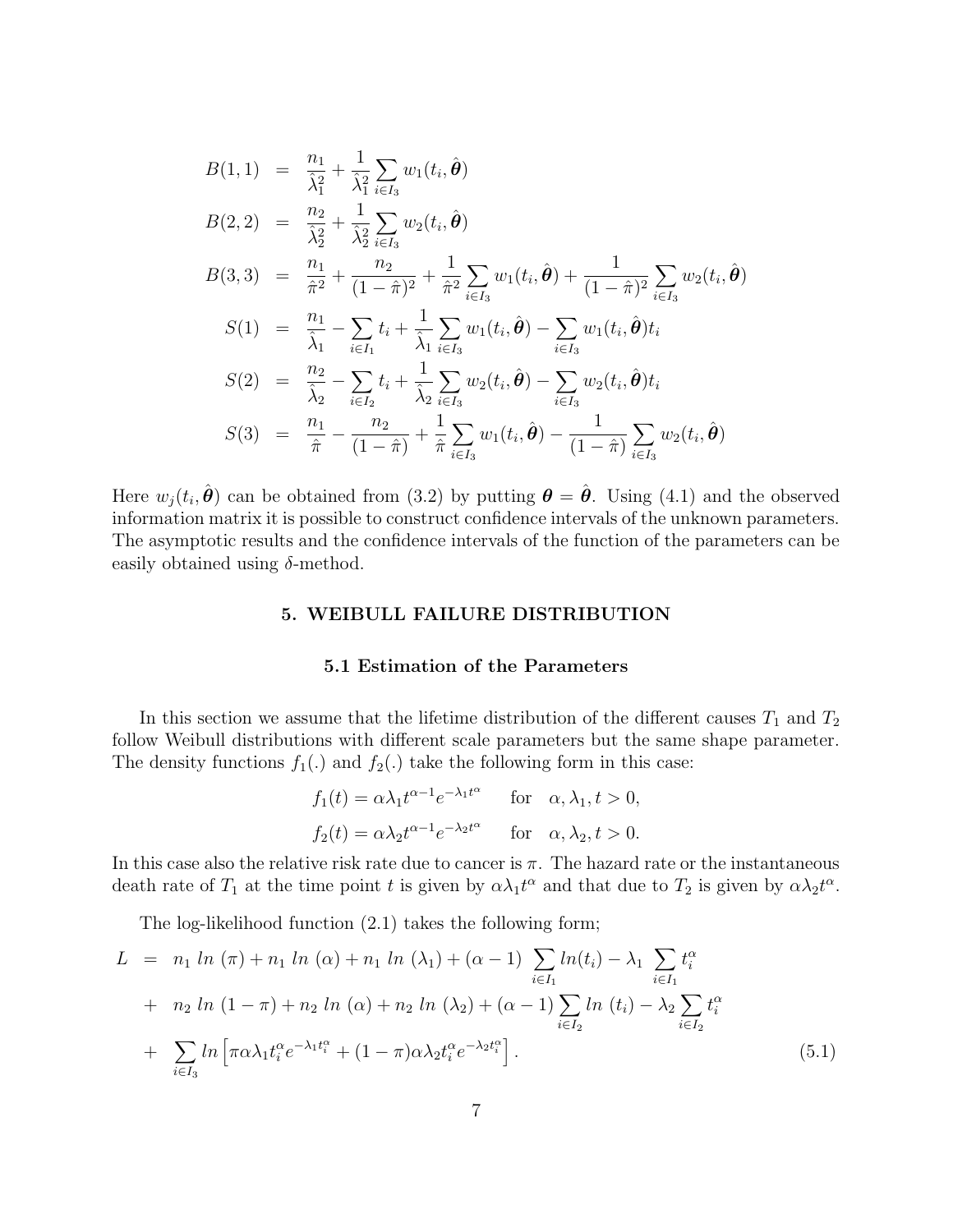Again in this case it is possible to obtain the MLE's of the unknown parameters by maximizing (5.1) directly with respect to the unknown parameters and it involves four dimensional optimization. On the other hand it is possible to use the EM algorithm as before. In this case the weight vector  $w_j(x, \theta)$  takes the following form

$$
w_j(t, \boldsymbol{\theta}) = P_{\boldsymbol{\theta}}[\Delta^* = j|t] = \frac{\pi \lambda_j e^{-\lambda_j t^{\alpha}}}{\pi \lambda_1 e^{-\lambda_1 t^{\alpha}} + (1 - \pi) \lambda_2 e^{-\lambda_2 t^{\alpha}}}, \quad \text{for} \quad j = 1, 2,
$$
 (5.2)

where  $\boldsymbol{\theta} = (\lambda_1, \lambda_2, \pi, \alpha)$ . The log-likelihood function of the 'pseudo data' can be written as  $L_1(\boldsymbol{\theta}) + L_2(\boldsymbol{\theta})$ , where

$$
L_1(\theta) = n_1 \ln (\pi) + n \ln (\alpha) + n_1 \ln (\lambda_1) + n_2 \ln (1 - \pi) + n_2 \ln (\lambda_2)
$$
  
+  $(\alpha - 1) \sum_{i \in I} \ln (t_i) - \lambda_1 \sum_{i \in I_1} t_i^{\alpha} - \lambda_2 \sum_{i \in I_2} t_i^{\alpha},$   

$$
L_2(\theta) = (\ln (\pi) + \ln (\lambda_1)) \sum_{i \in I_3} w_1(t_i, \theta) + (\ln (1 - \pi) + \ln (\lambda_2)) \sum_{i \in I_3} w_2(t_i, \theta)
$$
  
-  $\lambda_1 \sum_{i \in I_3} w_1(t_i, \theta) t_i^{\alpha} - \lambda_2 \sum_{i \in I_3} w_2(t_i, \theta) t_i^{\alpha}.$ 

The maximization of the (M) step involves maximizing  $L_1(\theta) + L_2(\theta)$  iteratively. It can be done similarly as before. Assuming  $w_j(t_i, \theta)$  to be known we need to maximize  $L_1(\theta) + L_2(\theta)$ , with respect to  $\boldsymbol{\theta}$ . If  $\boldsymbol{\theta}^{(i)} = (\lambda_1^{(i)})$  $_1^{\left( i\right) },\lambda _2^{\left( i\right) }$  $\chi_2^{(i)}$ ,  $\pi^{(i)}$ ,  $\alpha^{(i)}$ ) is the *i*<sup>th</sup> iterate, then  $(i + 1)$ <sup>th</sup> iterate  $\boldsymbol{\theta}^{(i+1)}=(\lambda_1^{(i+1)}$  $\lambda_1^{(i+1)}, \lambda_2^{(i+1)}$  $\alpha^{(i+1)}$ ,  $\pi^{(i+1)}$ ,  $\alpha^{(i)}$ ) can be obtained as follows :

$$
\lambda_1^{(i+1)} = \frac{n_1 + \sum_{i \in I_3} w_1(t_i, \boldsymbol{\theta}^{(i)})}{\sum_{i \in I_1} t_i^{\alpha^{(i)}} + \sum_{i \in I_3} t_1(x_i, \boldsymbol{\theta}^{(i)}) t_i^{\alpha^{(i)}}},
$$
  

$$
\lambda_2^{(i+1)} = \frac{n_2 + \sum_{i \in I_2} w_2(t_i, \boldsymbol{\theta}^{(i)})}{\sum_{i \in I_2} t_i^{\alpha^{(i)}} + \sum_{i \in I_3} w_2(t_i, \boldsymbol{\theta}^{(i)}) t_i^{\alpha^{(i)}}},
$$
  

$$
\pi^{(i+1)} = \frac{n_1 + \sum_{i \in I_3} w_1(t_i, \boldsymbol{\theta}^{(i)})}{n}.
$$

Finally  $\alpha^{(i+1)}$  can be obtained as follows :

$$
\alpha^{(i+1)} = \arg \max g(\alpha),
$$

where

$$
g(\alpha) = n \ln (\alpha) + (\alpha - 1) \sum_{i \in I} \ln (t_i) - \lambda_1^{(i)} \sum_{i \in I_1} t_i^{\alpha} - \lambda_2^{(i)} \sum_{i \in I_2} t_i^{\alpha}
$$

$$
-\lambda_1^{(i)} \sum_{i \in I_3} w_1(t_i, \theta^{(i)}) t_i^{\alpha} - \lambda_2^{(i)} \sum_{i \in I_3} w_2(t_i, \theta^{(i)}) t_i^{\alpha}.
$$

#### 5.2 Confidence Intervals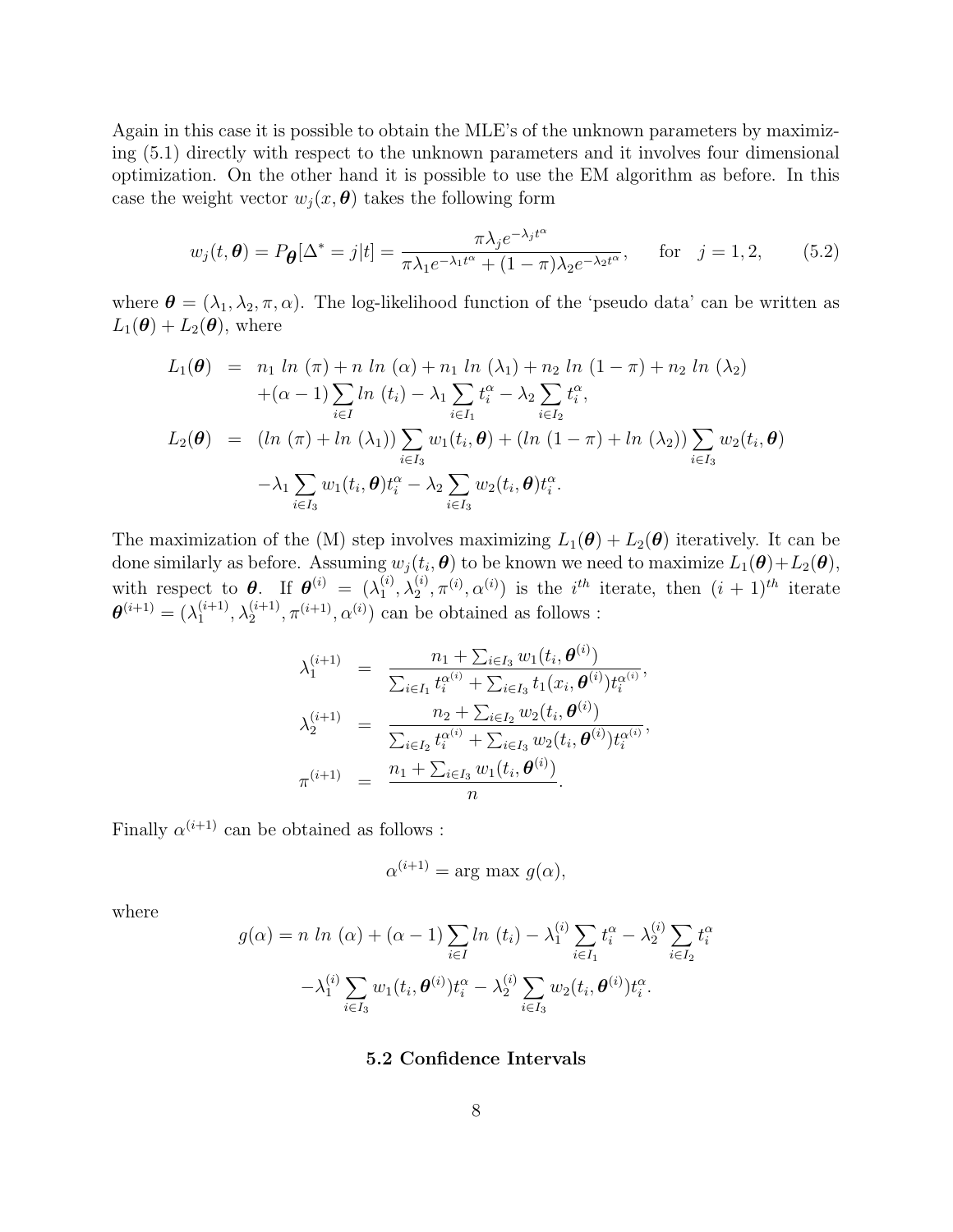In this subsection we discuss how to obtain the asymptotic confidence intervals of the different parameters. Similarly as in the exponential case, if we define  $\hat{\theta} = (\hat{\lambda}_1, \hat{\lambda}_2, \hat{\pi}, \hat{\alpha})$  to be the MLE 's of  $\boldsymbol{\theta} = (\lambda_1, \lambda_2, \pi, \alpha)$ , then from the asymptotic theory of the MLE's we also have

$$
\sqrt{n}(\hat{\boldsymbol{\theta}} - \boldsymbol{\theta}) \to N_4(\mathbf{0}, \mathbf{I}^{-1}), \tag{5.3}
$$

where **I** is the information matrix. The observed information matrix can be obtained using the EM algorithm (Louis; 1982) and in this case it takes the following form  $I = B - SS^T$ , where **B** is a  $4 \times 4$  symmetric matrix and **S** is a  $4 \times 1$  vector. The elements of the matrix **B** are as follows :

$$
B(1,1) = \frac{n_1}{\hat{\lambda}_1^2} + \frac{1}{\hat{\lambda}_1^2} \sum_{i \in I_3} w_1(t_i, \hat{\theta})
$$
  
\n
$$
B(2,2) = \frac{n_2}{\hat{\lambda}_2^2} + \frac{1}{\hat{\lambda}_2^2} \sum_{i \in I_3} w_2(t_i, \hat{\theta})
$$
  
\n
$$
B(3,3) = \frac{n_1}{\hat{\pi}^2} + \frac{n_2}{(1-\hat{\pi})^2} + \frac{1}{\hat{\pi}^2} \sum_{i \in I_3} w_1(t_i, \hat{\theta}) + \frac{1}{(1-\hat{\pi})^2} \sum_{i \in I_3} w_2(t_i, \hat{\theta})
$$
  
\n
$$
B(4,4) = \frac{n}{\hat{\alpha}^2} + \hat{\lambda}_1 \left[ \sum_{i \in I_1} t_i^{\hat{\alpha}} (ln(t_i))^2 + \sum_{i \in I_3} t_i^{\hat{\alpha}} (ln(t_i))^2 w_1(t_i, \hat{\theta}) \right]
$$
  
\n
$$
+ \hat{\lambda}_2 \left[ \sum_{i \in I_2} t_i^{\hat{\alpha}} (ln(t_i))^2 + \sum_{i \in I_3} t_i^{\hat{\alpha}} (ln(t_i))^2 w_2(t_i, \hat{\theta}) \right]
$$
  
\n
$$
B(1,4) = B(4,1) = \sum_{i \in I_1} t_i^{\hat{\alpha}} ln(t_i) + \sum_{i \in I_3} t_i^{\hat{\alpha}} ln(t_i) w_1(t_i, \hat{\theta})
$$
  
\n
$$
B(2,4) = B(4,2) = \sum_{i \in I_2} t_i^{\hat{\alpha}} ln(t_i) + \sum_{i \in I_3} t_i^{\hat{\alpha}} ln(t_i) w_2(t_i, \hat{\theta}).
$$

The rest of the elements of the matrix **B** are zero. The elements of the vector **S** are as follows:

$$
S(1) = \frac{n_1}{\hat{\lambda}_1} - \sum_{i \in I_1} t_i^{\hat{\alpha}} + \frac{1}{\hat{\lambda}_1} \sum_{i \in I_3} w_1(t_i, \hat{\boldsymbol{\theta}}) - \sum_{i \in I_3} w_1(t_i, \hat{\boldsymbol{\theta}}) t_i^{\hat{\alpha}}
$$
  
\n
$$
S(2) = \frac{n_2}{\hat{\lambda}_2} - \sum_{i \in I_2} t_i^{\hat{\alpha}} + \frac{1}{\hat{\lambda}_2} \sum_{i \in I_3} w_2(t_i, \hat{\boldsymbol{\theta}}) - \sum_{i \in I_3} w_2(t_i, \hat{\boldsymbol{\theta}}) t_i^{\hat{\alpha}}
$$
  
\n
$$
S(3) = \frac{n_1}{\hat{\pi}} - \frac{n_2}{(1 - \hat{\pi})} + \frac{1}{\hat{\pi}} \sum_{i \in I_3} w_1(t_i, \hat{\boldsymbol{\theta}}) - \frac{1}{(1 - \hat{\pi})} \sum_{i \in I_3} w_2(t_i, \hat{\boldsymbol{\theta}})
$$
  
\n
$$
S(4) = \frac{n}{\hat{\alpha}} + \sum_{i=1}^n ln(t_i) - \hat{\lambda}_1 \left[ \sum_{i \in I_1} x_i^{\hat{\alpha}} ln(t_i) + \sum_{i \in I_3} w_1(t_i, \hat{\boldsymbol{\theta}}) t_i^{\hat{\alpha}} ln(t_i) \right]
$$
  
\n
$$
- \hat{\lambda}_2 \left[ \sum_{i \in I_1} t_i^{\hat{\alpha}} ln(t_i) + \sum_{i \in I_3} w_2(t_i, \boldsymbol{\theta}) t_i^{\hat{\alpha}} ln(t_i) \right].
$$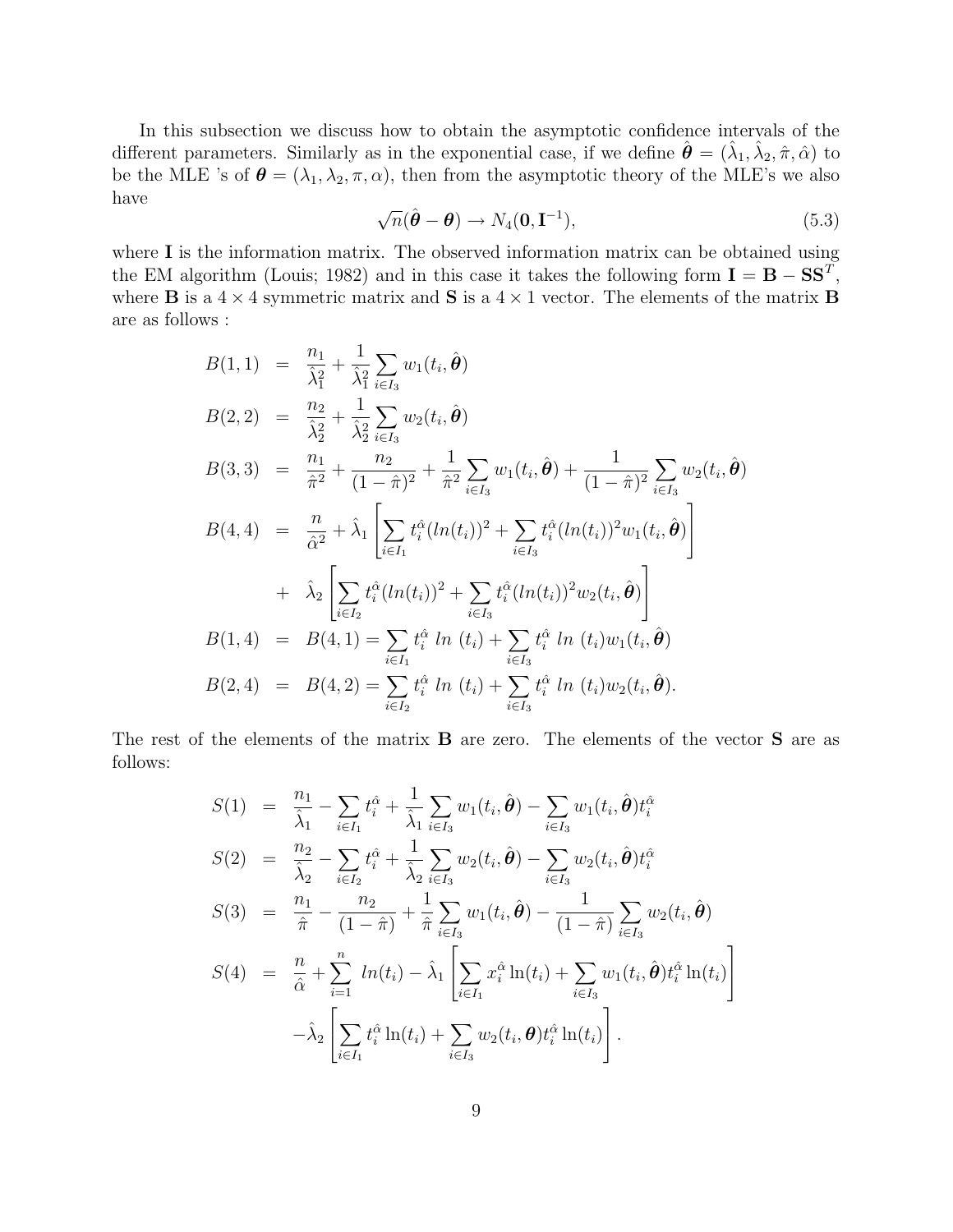Therefore, using (5.3) and the observed information matrix it is possible to construct confidence intervals of the unknown parameters. The asymptotic results and the confidence intervals of the other parameters can be obtained using the δ-method similarly as before.

### 6. NUMERICAL EXPERIMENTS:

In this section we present some numerical results to illustrate how the different methods behave for small sample sizes and also for different parameters. We consider both the cases, namely when the lifetimes follow exponential and Weibull distributions. We observe the bias and the variance of the MLE's of the different parameters. We also compute the confidence intervals of the unknown parameters for different sample sizes based on asymptotic results.

First we present the results when the lifetimes are assumed to be exponentially distributed. From the asymptotic distribution of the MLE's it is clear that the asymptotic distributions of  $\frac{\hat{\lambda}_1}{\lambda_1}$  and  $\frac{\hat{\lambda}_2}{\lambda_2}$  are independent of  $\lambda_1$  and  $\lambda_2$  respectively. Therefore, without loss of generality we keep  $\lambda_1 = 1$  fixed and consider different values of  $\lambda_2$  namely 0.75 and 0.90. We take sample sizes  $n = 20, 30, 40$  and  $50$  and  $\pi = .40$  and .60. In all cases we assume that 10% of the failure times are not known. For a given  $\lambda_1$ ,  $\lambda_2$  and  $\pi$ , we draw a random sample of size n and we compute the MLE's of  $\lambda_1$ ,  $\lambda_2$ , and the corresponding 95% asymptotic confidence intervals (Asymp) for different parameters. We replicate the process one thousand times and compute the average of the MLE's and the average mean squared errors (mse's). For different confidence intervals we compute the coverage percentages and the average confidence lengths. The results are reported in Table 1 and Table 2. In Table 1, we report the average estimates with the corresponding mean squared errors within parentheses. In Table 2 we present the average confidence lengths and the corresponding coverage percentages are presented within parentheses for different parameters.

It is clear from Table 1 that as sample size increases the biases and the mean squared errors decrease for all the parameters. It verifies the consistency property of the maximum likelihood estimators. The present simulations indicate that the MLE's are asymptotically unbiased and consistent estimators of the corresponding parameters. For a fixed sample size the mse's of  $\hat{\pi}$ 's are fixed, that is independent of  $\lambda_1$  and  $\lambda_2$ . The biases of  $\hat{\pi}$ 's are quite small and even when the sample size is only 20, the relative bias of  $\hat{\pi}$ 's is only 1%. For fixed sample sizes and for fixed  $\pi$ , the average estimates and the mse's of  $\hat{\lambda}_1$  are fixed. If  $\pi$  increases the mse's of  $\hat{\lambda}_1$  decrease. It is not very surprising because when  $\pi$  is high the sample has more information about  $\lambda_1$ . Note that for fixed  $\pi$ , the mse's of  $\hat{\lambda}_2/\lambda_2^2$  are constant. It indicates that  $\text{Var}(\hat{\lambda}_2/\lambda_2)$  is independent of  $\lambda_2$ . When  $\pi$  increases the mse's of  $\hat{\lambda}_2$  increase and the reason has been explained before. Observing the behavior of the MLE's it can be said that if  $\pi$  is not too far away from 0.5, the MLE's behave quite well even when the sample size is reasonably small.

Some points are quite clear from Table 2 as well. It is observed that as sample size increases the average confidence lengths decrease and also the coverage percentages become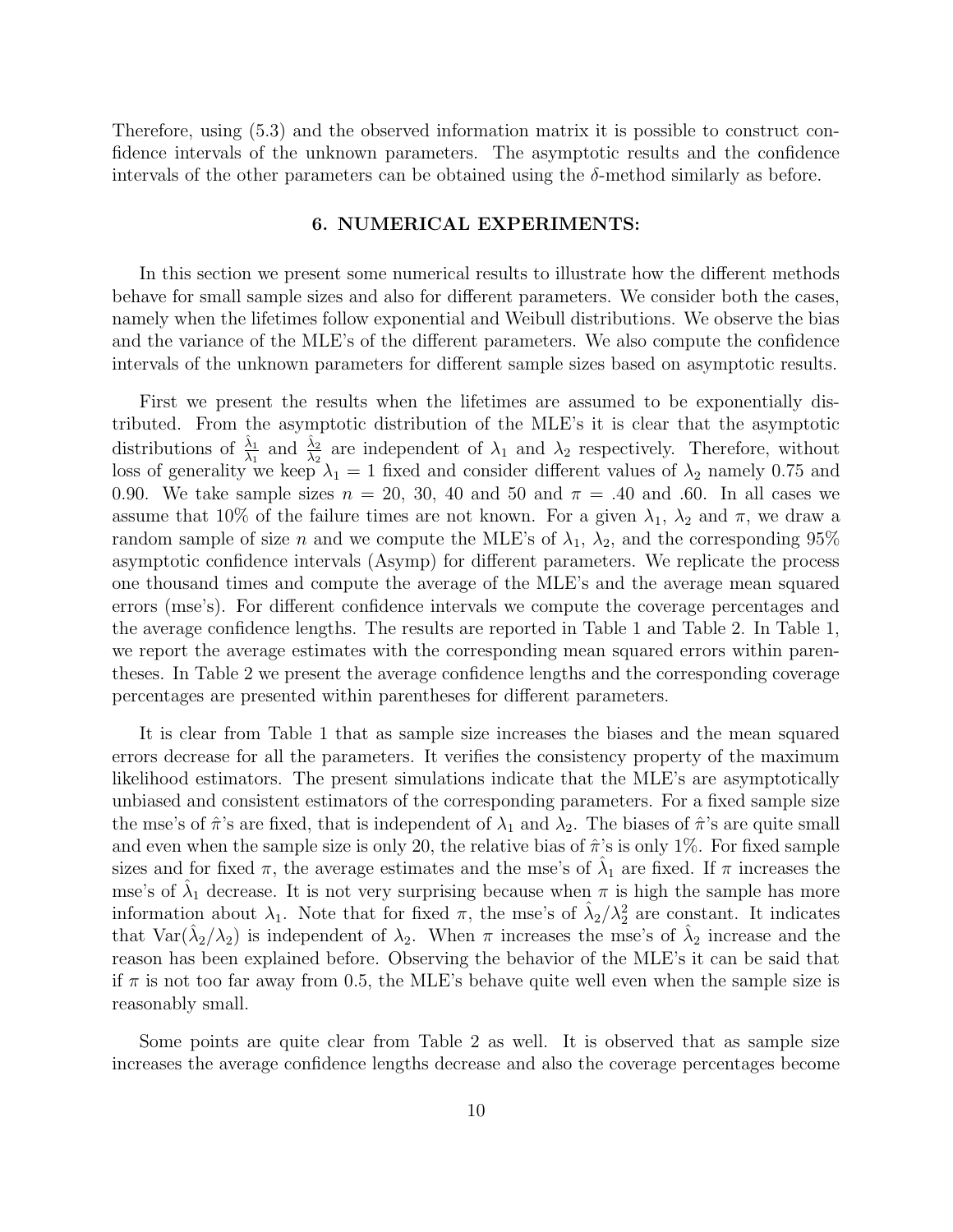closer to the nominal value (95%) for all the parameters. When estimating  $\pi$ , as expected the average confidence lengths and the coverage percentages remain same. For fixed  $\pi$  and n, the average confidence lengths and the coverage percentages of  $\lambda_1$  are fixed for different values of  $\lambda_2$  and when  $\pi$  increases the average confidence lengths decrease. Exactly the opposite behavior is observed in case of  $\lambda_2$ , that is when  $\pi$  increases the average confidence lengths increase. For  $\lambda_2$ , the average confidence length $\lambda_2$  is fixed for different values of  $\lambda_2$ , when  $\pi$  is fixed. From the simulation study it can be said that the performance of the MLE's are quite good. For  $\pi$  the coverage percentages of the asymptotic confidence intervals are slightly lower than the nominal value but for  $\lambda_1$  and  $\lambda_2$  they achieve the nominal value even when the sample size is 20. But if the sample size is more than 40 the asymptotic results perform very well for all the parameters.

Now we present the results when the lifetimes follow Weibull distributions. In this case also we keep  $\lambda_1 = 1$  and consider different values of  $\lambda_2$  namely 0.75 and 0.90 as before. We take sample sizes as  $n = 20, 30, 40, 50, \pi = 0.40, 0.60$  and  $\alpha = 1$ . Here also in all cases we assume that 10% of the data are incomplete. Exactly as before we estimate the parameters using EM algorithms and consider three different 95% confidence intervals. For different confidence intervals we compute the average confidence lengths and the coverage percentages. The results are reported in Tables 3 and 4. In Table 3, we report the average estimates with the corresponding mse's are reported within parentheses. In Table 4, we report the average confidence lengths and the corresponding coverage percentages are reported within parentheses, for different parameters.

Table 3 provides some clear insights into certain points. It is immediate that as sample size increases the biases and the mse's decrease for all the parameters and it confirms the consistency property of the MLE's. It verifies that the MLE's provide consistent and asymptotically unbiased estimators. The asymptotic behavior of  $\hat{\pi}$ ,  $\hat{\lambda}_1$  and  $\hat{\lambda}_2$  are same as in the exponential case and for  $\hat{\alpha}$  the biases and the mse's are independent of  $\pi$ ,  $\lambda_1$  and  $\lambda_2$ . The biases of  $\hat{\alpha}$  are quite small ( $\approx 10\%$ ) even when the sample size is 20. It is clear that MLE's are working quite well and EM algorithm can be used quite effectively in finding the MLE's even when the lifetimes have Weibull distributions.

Table 4 clarifies a few other points as well. As it is expected, it is observed that as sample size increases the average confidence lengths decrease and the also the coverage percentages increase to the nominal value (95%) for all methods and for all parameters. Interestingly in this case, the average confidence lengths and also the coverage percentages of  $\hat{\pi}$  are very similar with the exponential case. It indicates that even if one parameter is increased it is not affecting the asymptotic property of  $\hat{\pi}$ . The average confidence lengths for  $\lambda_1$  and  $\lambda_2$  become larger compared to the corresponding exponential case. For the Weibull case also, it can be said that the performance of the MLE's are quite well. For  $\pi$ , the coverage percentages of the asymptotic confidence intervals are slightly lower than the nominal value but for  $\lambda_1$ ,  $\lambda_2$  and  $\alpha$  they achieve the nominal value even when the sample size is 20. But if the sample size is more than 40 in this case also the asymptotic results perform very well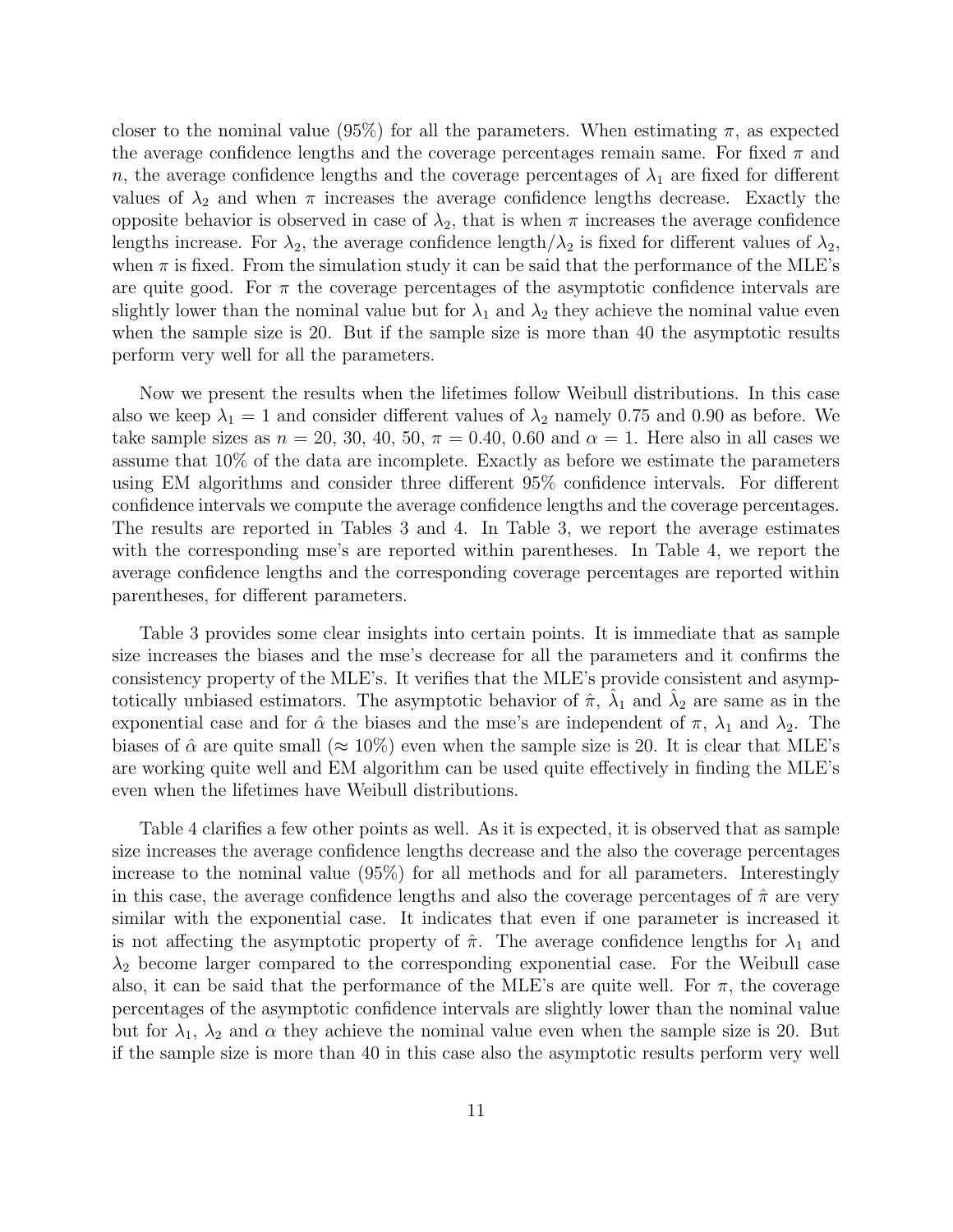for all the parameters.

### 7. DATA ANALYSIS

For illustration purposes, we consider one life data sets from Lawless (1982,page 491). It consists of failure or censoring times for 36 appliances subjected to an automatic life test. Failures were classified into 18 different modes, though among 33 observed failures only 7 modes are present and only modes 6 and 9 appear more than once. We are mainly interested in failure mode 9. The data consists of two causes of failure,  $\delta = 1$  (failure mode 9) and  $\delta$  $= 2$  (all other failure modes). The data are given below, consisting of the failure times and the cause of failure  $(\delta = 1 \text{ or } \delta = 2)$  if available.

Data Set: (1167,1), (1925,1), (1990,1), (2223,1), (2400,1), (2471,1), (2551,1), (2568,1),  $(2694,1), (3034,1), (3112,1), (3124,1), (3478,1), (3504,1), (4329,1), (6976,1), (7846,1), (11,2),$ (35,2), (49,2), (170,2), (329,2), (381,2), (708,2), (958,2), (1062,2), (1594,2), (2327,2), (2451,2),  $(2702,2), (2761,2), (2831,2), (3059,2), (2565,*), (6367,*), (13403,*)$ .

Here '\*' indicates that the corresponding cause of failure is unknown. We have  $n = 36$ ,  $n_1 =$ 17,  $n_2 = 16$ . First we consider the case when the lifetimes are assumed to be exponentially distributed. The initial estimates of  $\pi$ ,  $\lambda_1$  and  $\lambda_2$  are 0.5152, 0.000306 and 0.000747 respectively. After six iterations the EM algorithm converges and the final estimates are  $\hat{\pi} = 0.5404$ ,  $\hat{\lambda}_1 = 0.000256$  and  $\hat{\lambda}_2 = 0.000709$ . We stopped the iteration when the difference between the estimates at the  $i^{th}$  and  $(i + 1)^{th}$  iterations are less than  $10^{-8}$  for all the three parameters. We obtain the Kolmogorov-Smirnov (K-S) distance between the empirical distribution function and the estimated distribution function. The K-S distance between them is 0.2469 and the corresponding p value is 0.0248. The 95% asymptotic confidence intervals of  $\lambda_1$ ,  $\lambda_2$ and  $\pi$  are  $(0.000142, 0.000370)$ ,  $(0.000367, 0.001051)$  and  $(0.3775, 0.7031)$  respectively. The estimate of the expected lifetime due to cause 1,  $\theta_1 = 3906.25$  and the corresponding 95% asymptotic confidence band is (2170.08, 5642.42). Similarly the estimate of the expected lifetime due to other causes,  $\ddot{\theta}_2 = 1410.44$  and the corresponding asymptotic 95% confidence band is (720.92,2099.96). It clearly indicates that the expected lifetime due to cause 1 is significantly higher than cause 2. We also obtain the estimate of the expected lifetime of all individuals,  $\hat{\tau}_1 = 2759.18$  and the corresponding 95% confidence band is (1690.08,3828.28) The estimate of the mortality index due to cause 1,  $\hat{\tau}_2 = 0.000196$  and the corresponding 95% confidence interval is (0.000147,.000245).

Now we do the analysis under the assumption that the lifetimes follow Weibull distributions with the same shape parameter. Using the initial estimates of  $\pi$ ,  $\lambda_1$ ,  $\lambda_2$  and  $\alpha$  as 0.5152, 0.000306, 0.000747 and 1 respectively, the final estimates are  $\hat{\pi} = 0.5419, \hat{\lambda}_1 = 0.000102, \hat{\lambda}_2$  $= 0.000314$  and  $\hat{\alpha} = 1.1092$ . In this case the EM algorithm takes 57 iterations to reach the final estimates. Here also we used the same stopping criterion as in the exponential case. In this case the K-S distance between the empirical distribution function and the estimated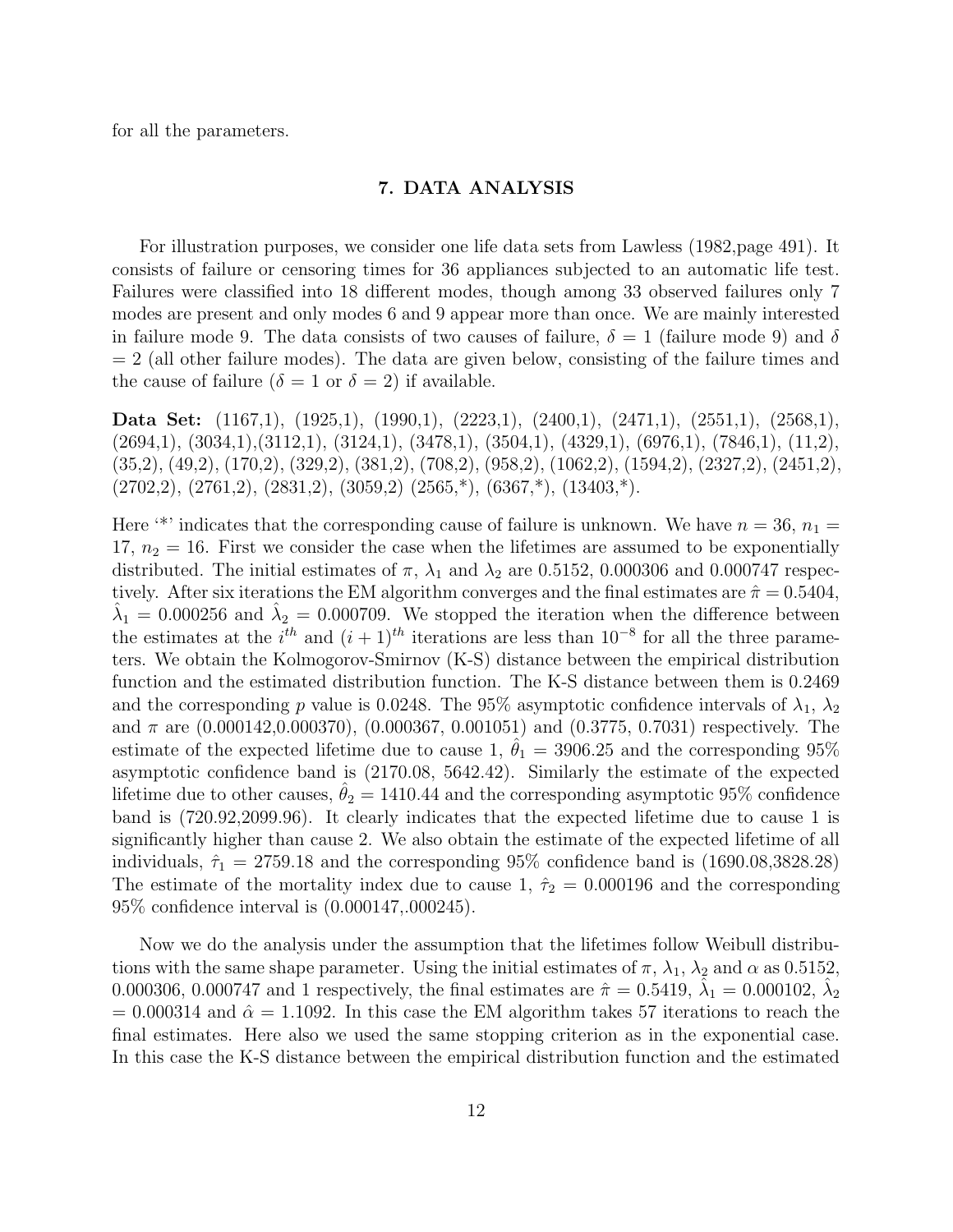distribution function is 0.2331 and the corresponding p value is 0.0398. The 95% asymptotic confidence intervals of the  $\lambda_1$ ,  $\lambda_2$ ,  $\pi$  and  $\alpha$  are (-0.000040, 0.000285), (-0.000039, 0.000847),  $(0.3792, 0.7046), (0.8713, 1.5058)$ . The lower bound of the confidence intervals of  $\lambda_1$  and  $\lambda_2$ are slightly lower than zero and for practical purposes then can be replaced by zero. Using the Weibull mixture model the estimate of the expected lifetime due to cause 1,  $\theta_1 = 3817.68$ and the corresponding 95% confidence interval is (2074.75, 5560.61). The estimate of the expected lifetime due to other causes is  $\theta_2 = 1385.31$  and the corresponding 95% confidence interval is (674.65, 2095.97). Similarly we obtain the estimate of the expected lifetime of all individuals,  $\hat{\tau}_1 = 2703.41$  and the estimate of the mortality index due to cause 1,  $\hat{\tau}_2$  = 0.000200. The corresponding 95% confidence intervals are (1605.30,3801.52) and (0.000149, 0.000251) respectively.

Note that the confidence intervals of  $\alpha$  includes one and therefore, it may not be unreasonable to assume that the lifetimes are exponential. Also if we perform the Chi-square test between the exponential mixture model and the Weibull mixture model then also it indicates that the exponential mixture model is the preferred one in this case.

#### 8. CONCLUSIONS:

In this paper we consider estimation of the parameters of the competing risks model when the data may not be complete and when the competing risks are not independent. In this paper the main difference from Babu, Rao and Rao (1992) or Kundu, Kannan and Mazumdar (1992) is that here the data may be partially incomplete in the sense that for some individual lifetime is known but the corresponding cause of failure may be unknown. We consider two different lifetime distributions of the competing causes, namely exponential and Weibull distributions. We use the MLE's to estimate the unknown parameters. EM algorithm is used quite effectively to compute the MLE's and also to obtain the asymptotic dispersion matrix. The asymptotic dispersion matrix is used to compute asymptotic confidence bounds for different parameters. By extensive simulations it is observed that the MLE's work very well in estimating unknown parameters and the MLE's are asymptotically unbiased. Even when the sample size is quite small the asymptotic results work quite well for all the parameters. It is observed that the exponential mixture model or the Weibull mixture model can be used quite effectively for analyzing competing risks data when some of the causes are unknown and with out the assumptions that the competing risks are independent.

Acknowledgments: The authors would like to thank one anonymous referee and Professor Nandini Kannan for their constructive comments.

#### REFERENCES:

Babu, G.J., Rao, C.R. and Rao, M.B. (1992), "Non-parametric estimation of specific exposure rate in risk and survival analysis", *Journal of American Statistical Association*, Vol.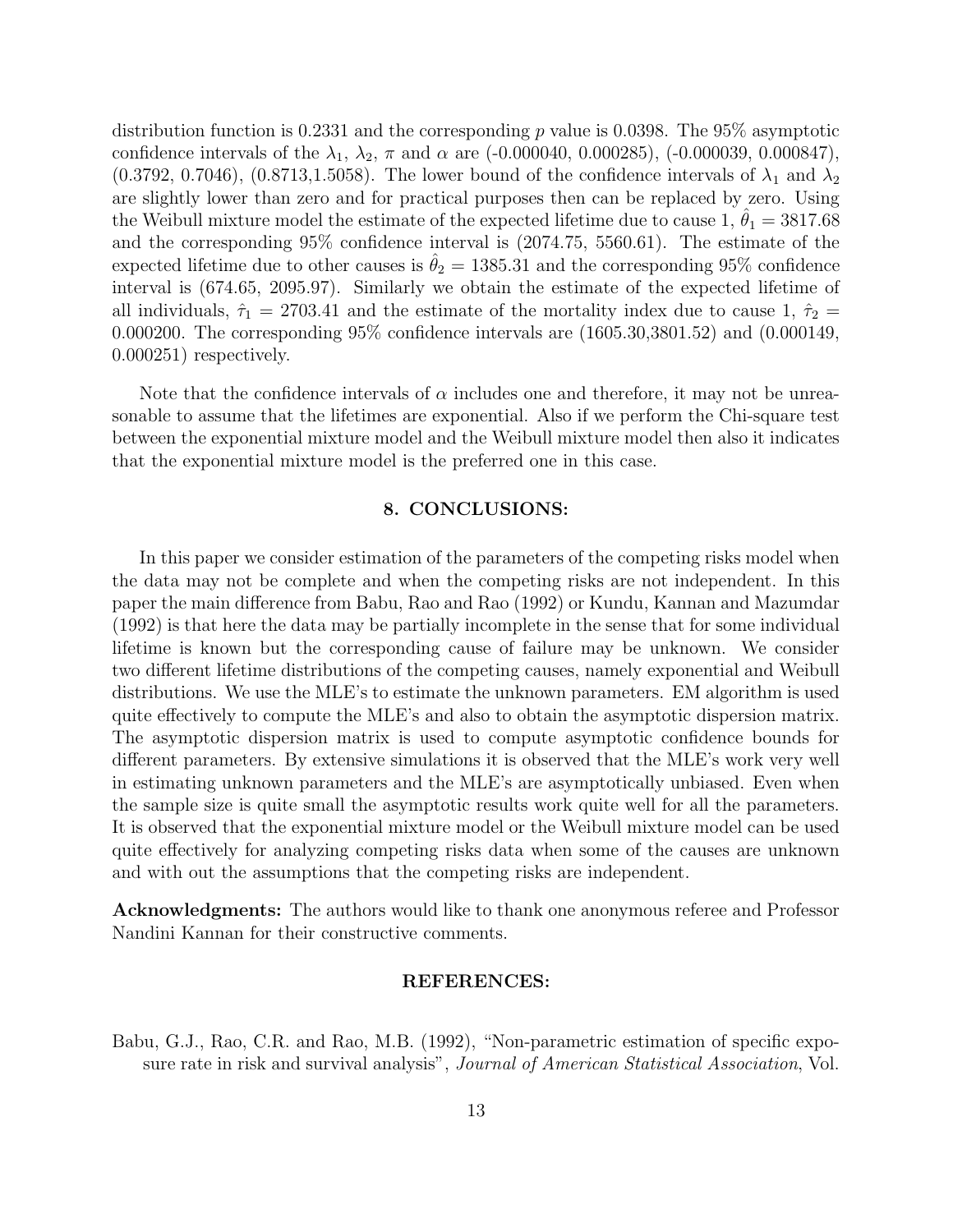87, 84-89.

- Crowder, M. (1991), "On the identifiability crises in competing risks analysis", Scandinavian Journal of Statistics, Vol. 18, 223-233.
- Crowder, M. (1994), "Identifiability crises in competing risks", International Statistical Review, Vol. 62, 3, 379-391.
- Dempster, A.P., Laird, N.M. and Rubin, D.B. (1977), "Maximum likelihood estimation from incomplete data via the EM algorithm", Journal of the Royal Statistical Society, Series B, Vol. 39, 1-22.
- Dinse, G.E. (1982), "Non-parametric estimation of partially incomplete time and types of failure data", Biometrics, Vol. 38, 417-431.
- Gauss, F.M., Usher, J.S. and Hodgson, T.J. (1991), "Estimating system and component reliabilities under partial information on cause of failure", Journal of Statistical Planning and Inference, Vol. 29, 75-85.
- Kalbfleish, J.D. and Prentice, R.L. (1980), The Statistical Analysis of Failure Time Data, Wiley, New York.
- Kundu, D. and Basu, S. (2000), "Analysis of incomplete data in presence of competing risks", Journal of Statistical Planning and Inference, Vol. 87, 221-239.
- Kundu, D., Kannan, N. and Mazumdar, M. (1992), "Inference on risk rates based on mortality data under censoring and competing risks using parametric models", Biometrical Journal, Vol. 34, No. 3, 315-328.
- Lawless, J.F. (1982), *Statistical models and methods for lifetime data*, Wiley, New York.
- Louis, T.A. (1982), "Finding the observed information matrix when using the EM algorithm", Journal of Royal Statistical Society, Ser. B, vol. 44, 2, 226-233.
- Miyakawa, M. (1982), "Statistical analysis of incomplete data in competing risks model", Jour. Japanese Society of Quality Control, Vol. 12, 49-52.
- Miyakawa, M. (1984), "Analysis of incomplete data in competing risks model", IEEE Trans. on Reliability Analysis, Vol. 33, No. 4, 293-296.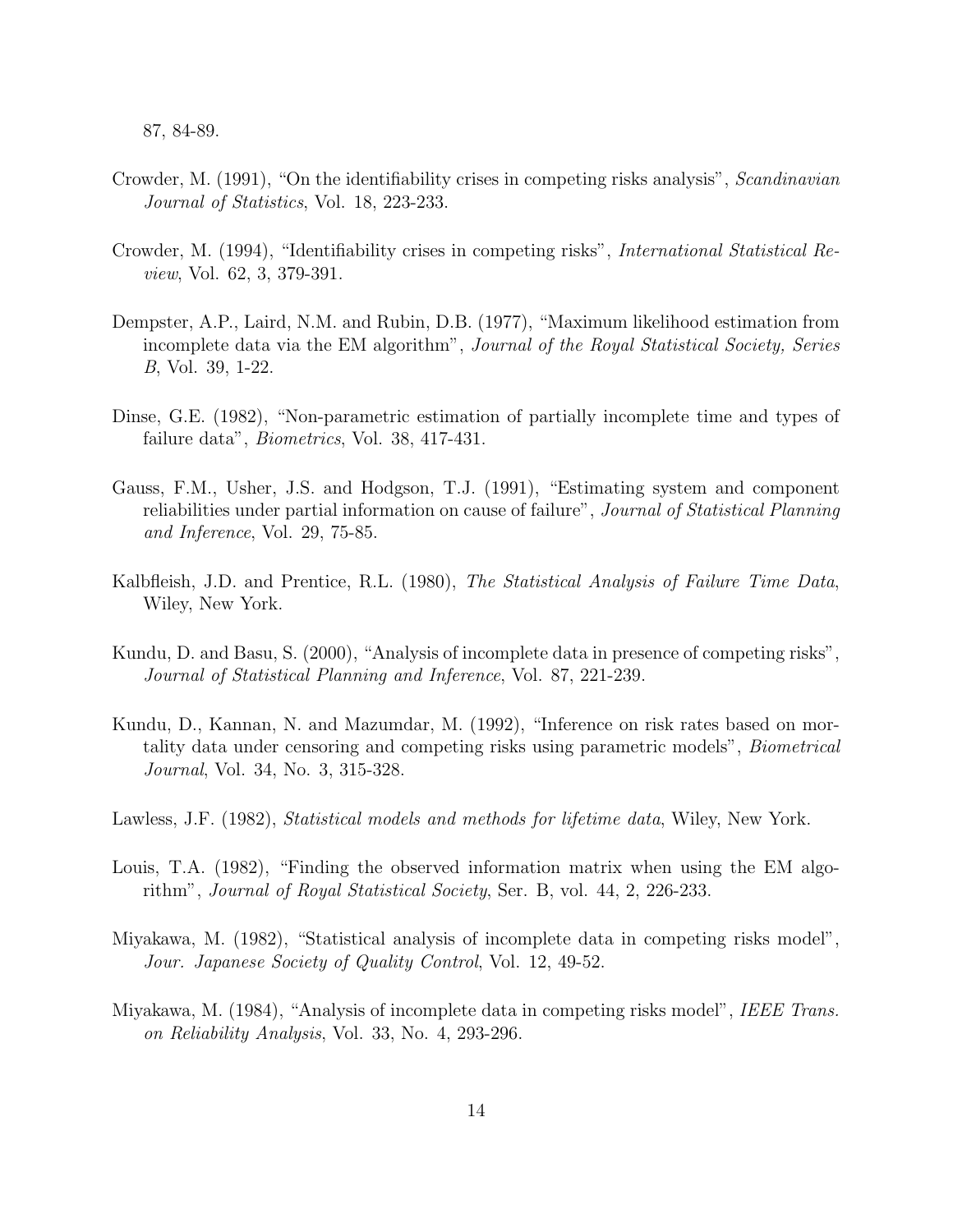Mukhopadhyay, C. and Basu, A.P. (1997), "Bayesian analysis of incomplete time and cause of failure data", Journal of Statistical Planning and Inference, Vol. 59, 79-100.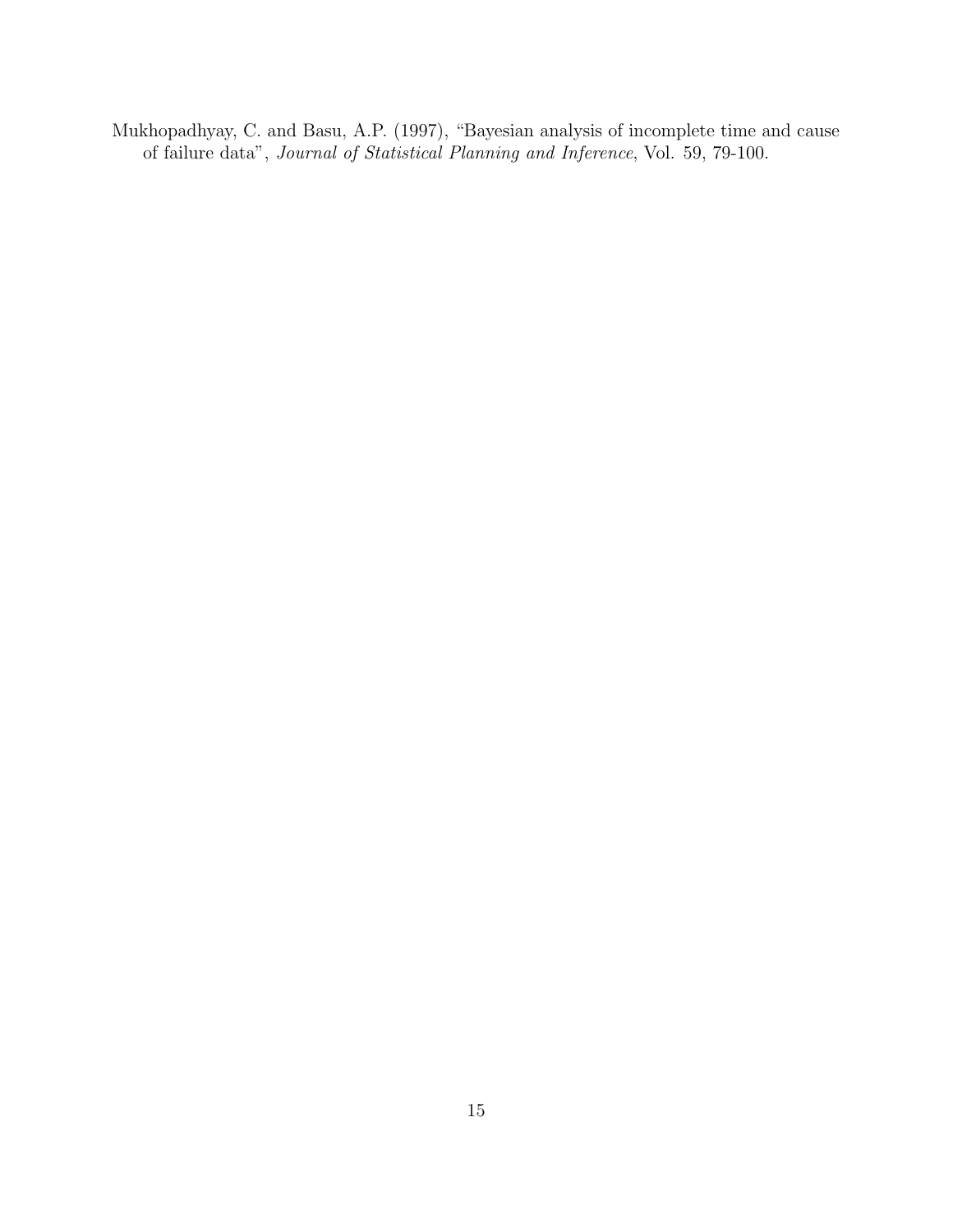## Table 1

Average values of  $\hat{\lambda}_1$ ,  $\hat{\lambda}_2$ ,  $\hat{\pi}$  and the corresponding mean squared errors. The mean squared errors of the estimates are reported within parentheses against each average estimates. Here the lifetimes are exponential.

| n  |             | $\lambda_2 = 0.75$ | $\lambda_2 = 0.90$ | $\lambda_2 = 0.75$ | $\lambda_2 = 0.90$ |
|----|-------------|--------------------|--------------------|--------------------|--------------------|
|    |             | $\pi=.40$          | $\pi=.40$          | $\pi=.60$          | $\pi=.60$          |
|    | $\hat{\pi}$ | 0.396(0.013)       | 0.396(0.013)       | 0.603(0.013)       | 0.602(0.013)       |
| 20 | $\lambda_1$ | 1.172(0.386)       | 1.174(0.391)       | 1.097(0.153)       | 1.098(0.152)       |
|    | $\lambda_2$ | 0.839(0.091)       | 1.006(0.132)       | 0.913(0.338)       | 1.093(0.482)       |
|    | $\hat{\pi}$ | 0.398(0.009)       | 0.398(0.009)       | 0.598(0.009)       | 0.598(0.009)       |
| 30 | $\lambda_1$ | 1.098(0.160)       | 1.099(0.160)       | 1.061(0.081)       | 1.063(0.081)       |
|    | $\lambda_2$ | 0.809(0.053)       | 0.969(0.077)       | 0.836(0.087)       | 1.003(0.126)       |
|    | $\hat{\pi}$ | 0.400(0.007)       | 0.400(0.006)       | 0.601(0.007)       | 0.601(0.007)       |
| 40 | $\lambda_1$ | 1.062(0.091)       | 1.064(0.091)       | 1.042(0.056)       | 1.043(0.055)       |
|    | $\lambda_2$ | 0.793(0.034)       | 0.951(0.049)       | 0.819(0.058)       | 0.983(0.084)       |
|    | $\hat{\pi}$ | 0.398(0.005)       | 0.398(0.005)       | 0.600(0.005)       | 0.600(0.005)       |
| 50 | $\lambda_1$ | 1.047(0.072)       | 1.048(0.072)       | 1.033(0.043)       | 1.033(0.043)       |
|    | $\lambda_2$ | 0.786(0.026)       | 0.943(0.038)       | 0.805(0.043)       | 0.966(0.062)       |

## Table 2

Average confidence lengths of  $\lambda_1$ ,  $\lambda_2$ ,  $\pi$  and their coverage percentages. Here the lifetimes are exponential.

| n. |             | $\lambda_2 = 0.75$ | $\lambda_2 = 0.90$ | $\lambda_2 = 0.75$ | $\lambda_2 = 0.90$        |
|----|-------------|--------------------|--------------------|--------------------|---------------------------|
|    |             | $\pi=.40$          | $\pi=.40$          | $\pi=.60$          | $\pi=.60$                 |
|    | $\hat{\pi}$ | 0.416(0.903)       | 0.416(0.920)       | 0.416(0.917)       | 0.417(0.925)              |
| 20 | $\lambda_1$ | 1.685(0.952)       | 1.686(0.953)       | 1.259(0.952)       | 1.258(0.958)              |
|    | $\lambda_2$ | 0.935(0.952)       | 1.122(0.951)       | 1.344(0.952)       | 1.612(0.953)              |
|    | $\hat{\pi}$ | 0.343(0.921)       | 0.343(0.921)       | 0.344(0.932)       | 0.344(0.934)              |
| 30 | $\lambda_1$ | 1.290(0.946)       | 1.290(0.947)       | 0.995(0.929)       | 0.996(0.933)              |
|    | $\lambda_2$ | 0.748(0.935)       | 0.898(0.932)       | 0.961(0.949)       | 1.153(0.947)              |
|    | $\hat{\pi}$ | 0.299(0.921)       | 0.299(0.920)       | 0.299(0.916)       | $\overline{0.2}99(0.912)$ |
| 40 | $\lambda_1$ | 1.072(0.939)       | 1.071(0.939)       | 0.840(0.939)       | 0.840(0.940)              |
|    | $\lambda_2$ | 0.629(0.956)       | 0.755(0.959)       | 0.795(0.955)       | 0.955(0.952)              |
| 50 | $\hat{\pi}$ | 0.268(0.922)       | 0.268(0.922)       | 0.268(0.938)       | 0.269(0.936)              |
|    | $\lambda_1$ | 0.932(0.940)       | 0.933(0.944)       | 0.747(0.945)       | 0.744(0.948)              |
|    | $\lambda_2$ | 0.562(0.959)       | 0.676(0.957)       | 0.702(0.946)       | 0.843(0.945)              |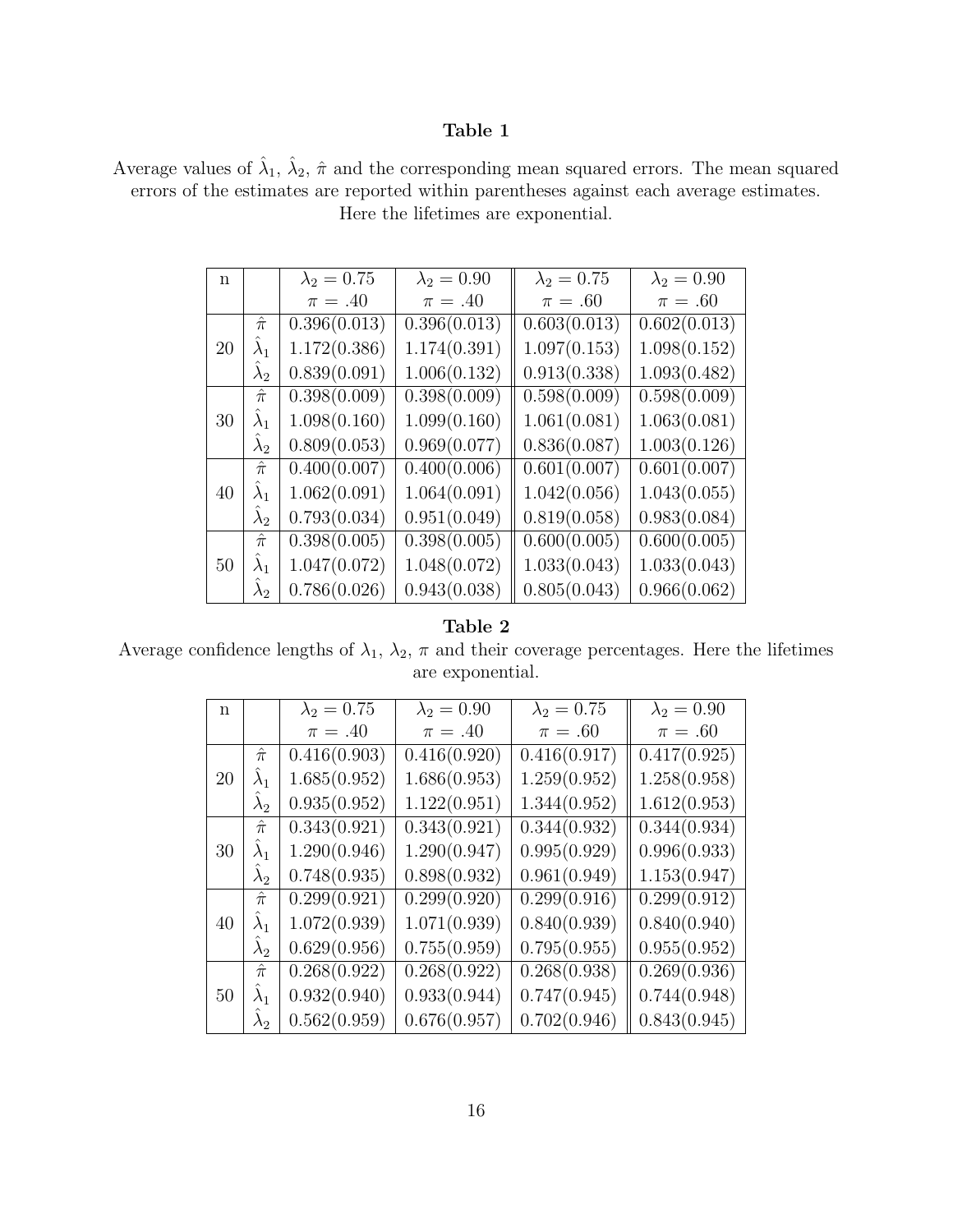## Table 3

Average values of  $\hat{\lambda}_1$ ,  $\hat{\lambda}_2$ ,  $\hat{\pi}$ ,  $\hat{\alpha}$  and the corresponding mean squared errors. The mean squared errors of the estimates are reported within parentheses against each average estimates. Here the lifetimes are Weibull.

| n  |                | $\lambda_2 = 0.75$ | $\lambda_2 = 0.90$ | $\lambda_2 = 0.75$ | $\lambda_2 = 0.90$        |
|----|----------------|--------------------|--------------------|--------------------|---------------------------|
|    |                | $\pi=.40$          | $\pi = .40$        | $\pi=.60$          | $\pi=.60$                 |
|    | $\hat{\pi}$    | 0.396(0.013)       | 0.397(0.013)       | 0.602(0.013)       | 0.602(0.013)              |
| 20 | $\lambda_1$    | 1.186(0.577)       | 1.187(0.591)       | 1.086(0.206)       | 1.087(0.206)              |
|    | $\lambda_2$    | 0.802(0.112)       | 0.981(0.168)       | 0.895(0.509)       | 1.096(0.766)              |
|    | $\hat{\alpha}$ | 1.122(0.065)       | 1.122(0.065)       | 1.121(0.064)       | 1.122(0.064)              |
|    | $\hat{\pi}$    | 0.398(0.009)       | 0.398(0.009)       | 0.599(0.009)       | 0.598(0.009)              |
| 30 | $\lambda_1$    | 1.094(0.192)       | 1.094(0.190)       | 1.048(0.092)       | 1.048(0.091)              |
|    | $\lambda_2$    | 0.782(0.062)       | 0.950(0.088)       | 0.814(0.098)       | 0.989(0.146)              |
|    | $\hat{\alpha}$ | 1.075(0.034)       | 1.076(0.033)       | 1.074(0.033)       | 1.074(0.033)              |
|    | $\hat{\pi}$    | 0.400(0.007)       | 0.400(0.007)       | 0.601(0.007)       | 0.601(0.007)              |
| 40 | $\lambda_1$    | 1.054(0.101)       | 1.054(0.101)       | 1.031(0.062)       | 1.031(0.062)              |
|    | $\lambda_2$    | 0.774(0.039)       | 0.936(0.053)       | 0.800(0.064)       | 0.969(0.092)              |
|    | $\hat{\alpha}$ | 1.053(0.021)       | 1.053(0.022)       | 1.054(0.022)       | 1.054(0.022)              |
|    | $\hat{\pi}$    | 0.399(0.005)       | 0.399(0.005)       | 0.600(0.005)       | $\overline{0.600(0.005)}$ |
| 50 | $\lambda_1$    | 1.040(0.079)       | 1.040(0.079)       | 1.023(0.047)       | 1.023(0.046)              |
|    | $\lambda_2$    | 0.769(0.030)       | 0.929(0.040)       | 0.789(0.048)       | 0.953(0.069)              |
|    | $\hat{\alpha}$ | 1.044(0.017)       | 1.044(0.016)       | 1.044(0.017)       | 1.045(0.017)              |